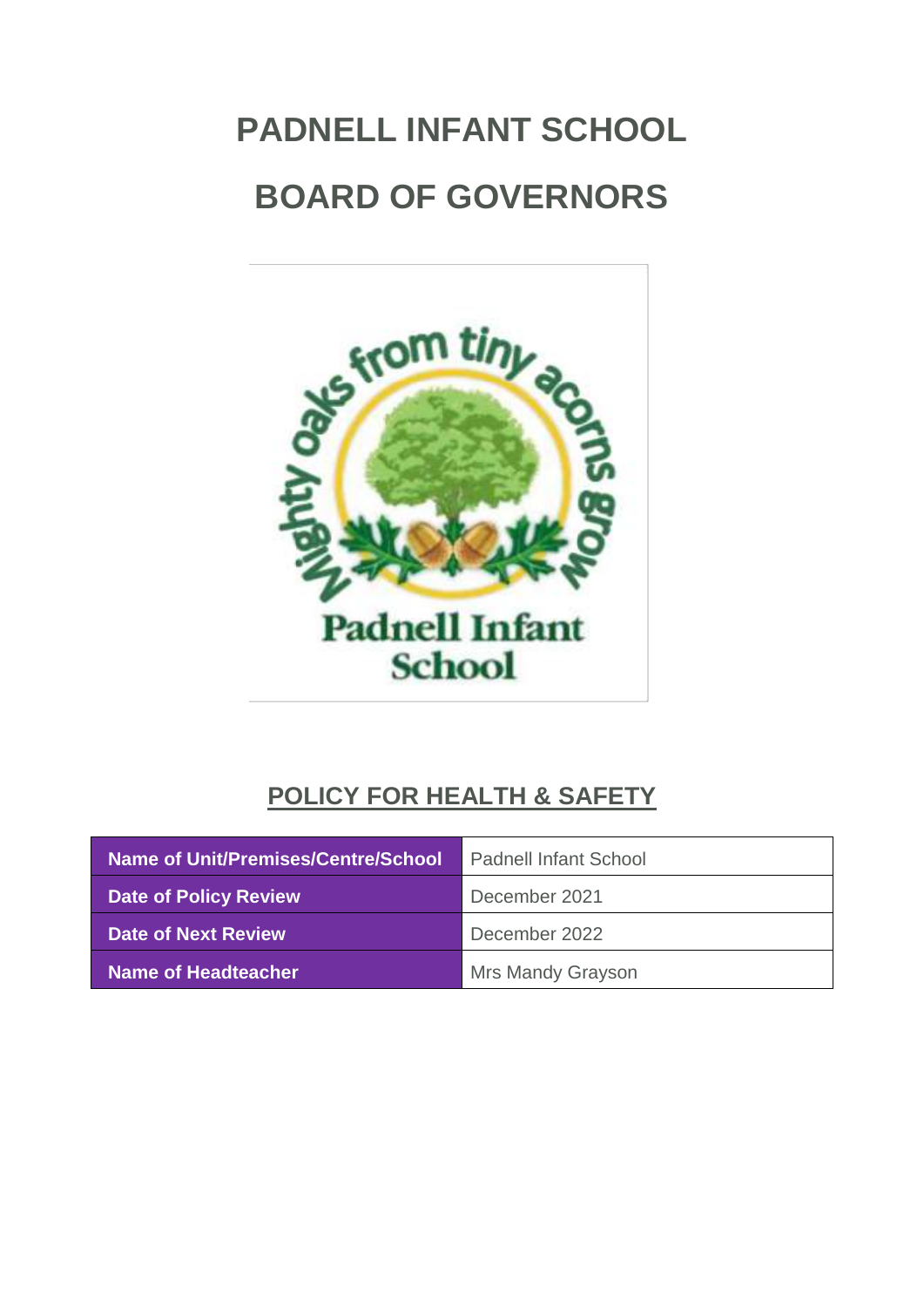# <span id="page-1-0"></span>**Administration Record**

| <b>Issue</b>   | <b>Modification</b>                               | <b>Approved</b>                                                             |  |
|----------------|---------------------------------------------------|-----------------------------------------------------------------------------|--|
| $\mathbf{1}$   | Resources Committee Approval                      | 26 September 2016<br>27 September 2016<br>28 November 2016<br>November 2017 |  |
| 1.1            | <b>Resources Committee Comments Incorporated</b>  |                                                                             |  |
| 1.2            | Full Governing Body Approved                      |                                                                             |  |
| 2              | Annual review and update - for Committee Approval |                                                                             |  |
| 2.1            | Full Governing Body Approved                      | 27 November 2017                                                            |  |
| 3              | For FGB Approval                                  | 03 December 2018<br>03 December 2018<br>02 December 2019                    |  |
| 3.1            | FGB comments incorporated - Approved              |                                                                             |  |
| $\overline{4}$ | <b>FGB Approval</b>                               |                                                                             |  |
| 5              | <b>FGB Approved</b>                               | 07 December 2020                                                            |  |
| 6              | <b>FGB Approved</b>                               | 24 January 2022                                                             |  |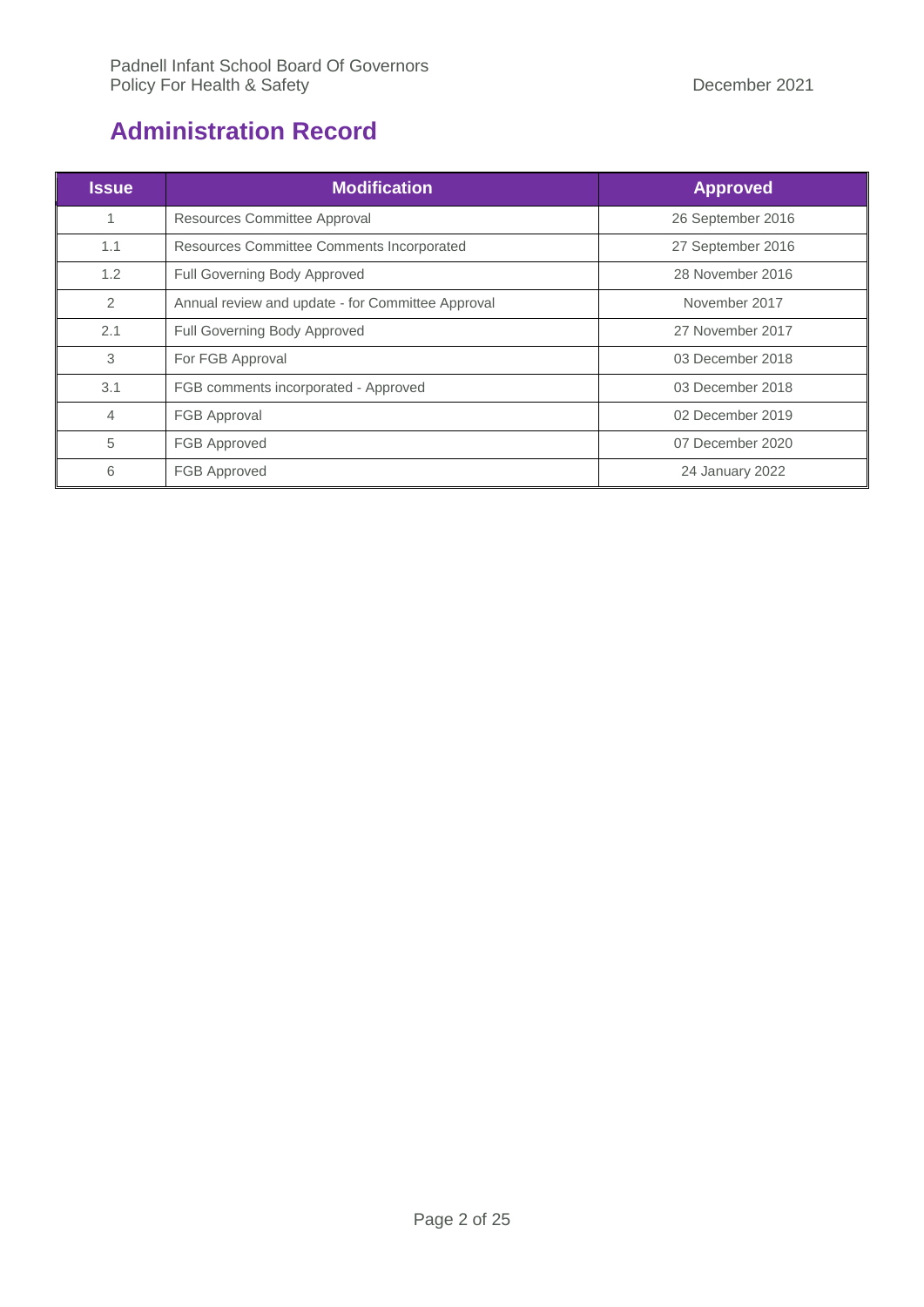# <span id="page-2-0"></span>**Contents Page**

| 1              |      |  |  |  |  |
|----------------|------|--|--|--|--|
| $\overline{2}$ |      |  |  |  |  |
|                | 2.1  |  |  |  |  |
|                | 2.2  |  |  |  |  |
|                | 2.3  |  |  |  |  |
|                | 2.4  |  |  |  |  |
|                | 2.5  |  |  |  |  |
|                | 2.6  |  |  |  |  |
|                | 2.7  |  |  |  |  |
|                | 2.8  |  |  |  |  |
|                | 2.9  |  |  |  |  |
|                | 2.10 |  |  |  |  |
|                | 2.11 |  |  |  |  |
|                | 2.12 |  |  |  |  |
|                | 2.13 |  |  |  |  |
|                | 2.14 |  |  |  |  |
|                |      |  |  |  |  |
|                | 3.2  |  |  |  |  |
|                | 3.3  |  |  |  |  |
|                | 3.4  |  |  |  |  |
|                | 3.5  |  |  |  |  |
|                | 3.6  |  |  |  |  |
|                | 3.7  |  |  |  |  |
|                | 3.8  |  |  |  |  |
|                | 3.9  |  |  |  |  |
|                | 3.10 |  |  |  |  |
|                | 3.11 |  |  |  |  |
|                | 3.12 |  |  |  |  |
|                | 3.13 |  |  |  |  |
|                | 3.14 |  |  |  |  |
|                | 3.15 |  |  |  |  |
|                | 3.16 |  |  |  |  |
|                | 3.17 |  |  |  |  |
|                | 3.18 |  |  |  |  |
|                | 3.19 |  |  |  |  |
|                | 3.20 |  |  |  |  |
|                | 3.21 |  |  |  |  |
|                | 3.22 |  |  |  |  |
|                | 3.23 |  |  |  |  |
|                | 3.24 |  |  |  |  |
|                | 3.25 |  |  |  |  |
|                | 3.26 |  |  |  |  |
|                | 3.27 |  |  |  |  |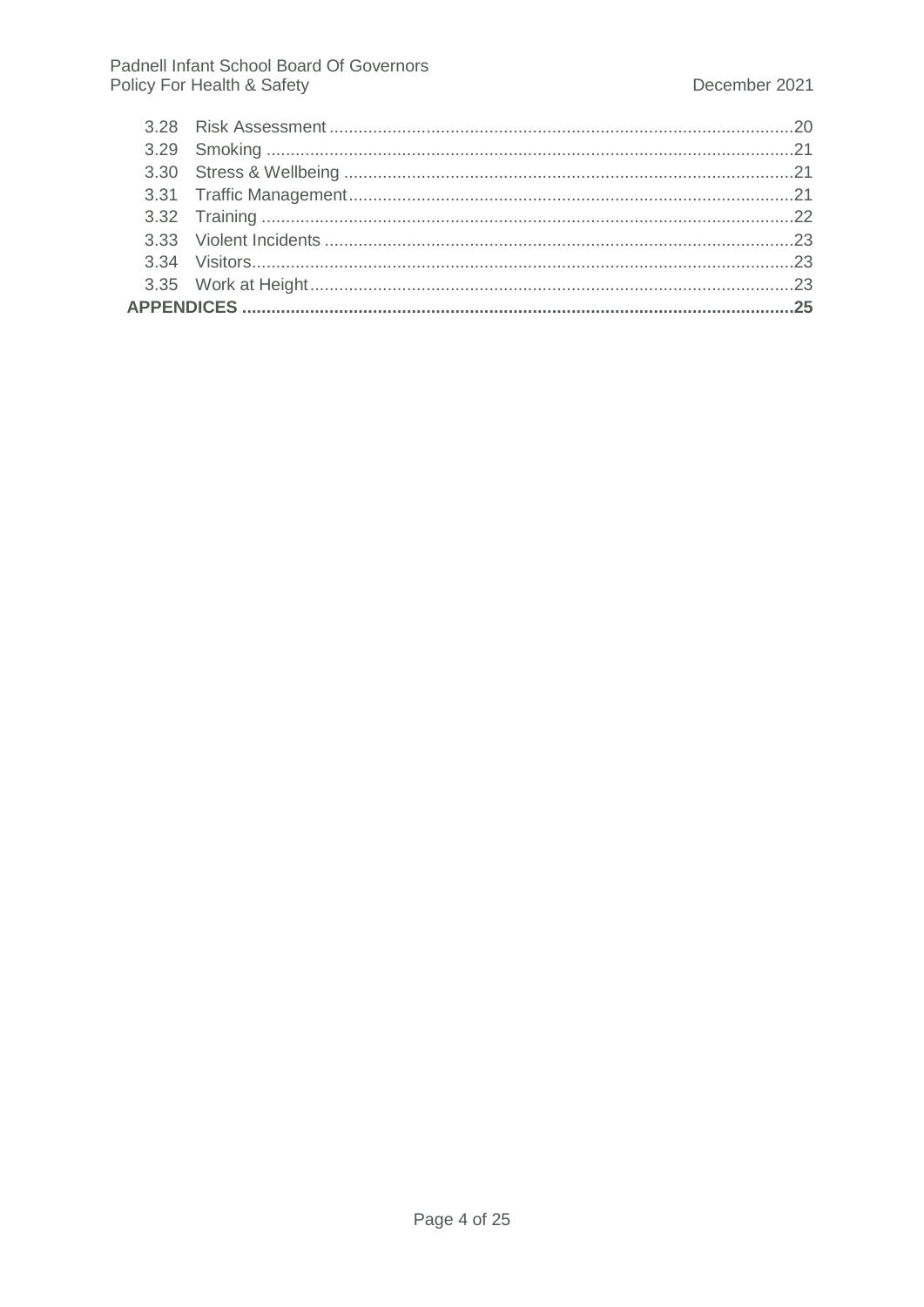# **Statement of Intent**

<span id="page-4-0"></span>1.1.1 It is Padnell Infant School's policy to carry out our activities in such a way as to ensure so far as is reasonably practicable, the health, safety and welfare of our employees, pupils and all persons likely to be affected by our activities, including the general public where appropriate. We will co-operate and coordinate with partnerships, contractors, sub-contractors, employers, Hampshire County Council (HCC) departments and the occupiers and owners of premises and land where we are commissioned to work in order to pursue our Health and Safety Policy aims. The Finance Officer is the nominated H&S manager supported by the Site Manager.

#### 1.1.2 Our aims are to:

- Provide and maintain a safe and healthy working environment ensuring the welfare of all persons;
- Comply with statutory requirements as a minimum standard of safety;
- Maintain control of health and safety risks arising from our activities;
- Consult with all staff on matters affecting their health, safety and welfare;
- Provide and maintain safe systems, equipment and machinery;
- **Ensure safe handling, storage and use of substances;**
- Provide appropriate information, instruction and supervision for everyone;
- Ensure staff are suitably trained and competent to do their work safely;
- Continually develop a safety culture to remove or reduce the possibility of accidents, injuries and ill-health;
- Assess risks, record significant findings and monitor safety arrangements;
- Review and revise safety policies and procedures periodically and when circumstances may introduce a requirement to amend or improve arrangements;
- Develop and maintain a positive health and safety culture through regular communication and consultation with employees and their representatives on health and safety matters.
- **1.1.3** Our health and safety management system has been developed to ensure that the above commitments can be met. All staff and governors will be instrumental in its implementation.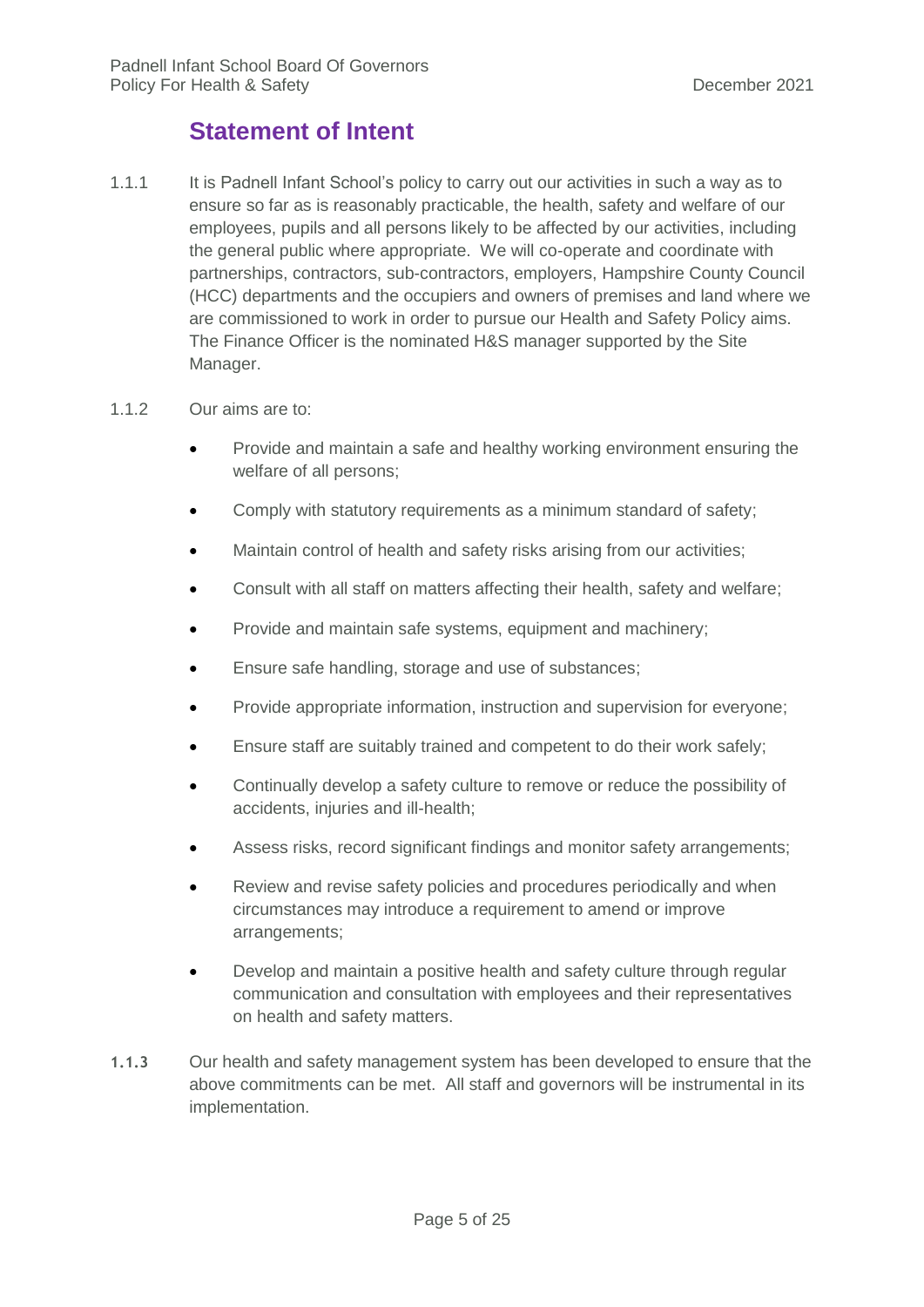# <span id="page-5-1"></span><span id="page-5-0"></span>**2 Organisation**

#### **2.1 Employer Responsibility**

- 2.1.1 The overall responsibility for health and safety at Padnell Infant School is held by HCC who will:
	- **Ensure that health and safety has a high profile;**
	- Ensure adequate resources for health and safety are made available;
	- Consult and advise staff regarding health and safety requirements & arrangements;
	- Periodically monitor and review local health and safety arrangements.

#### <span id="page-5-2"></span>**2.2 Responsible Manager**

- 2.2.1 The responsible manager for the premises is The Headteacher, supported by the Finance Officer and Site Manager. They will act to:
	- Develop a safety culture throughout the school;
	- Consult staff and provide information, training and instruction so that staff are able to perform their various tasks safely and effectively;
	- Assess and control risk on the premises as part of everyday management;
	- Ensure a safe and healthy environment and provide suitable welfare facilities;
	- Make operational decisions regarding health and safety;
	- Ensure periodic safety tours and inspections are carried out;
	- Ensure significant hazards are assessed and risks are managed to prevent harm;
	- Ensure staff are aware of their health and safety responsibilities;
	- Periodically update governing bodies/partnerships as appropriate;
	- Produce, monitor and periodically review all local safety policies and procedures.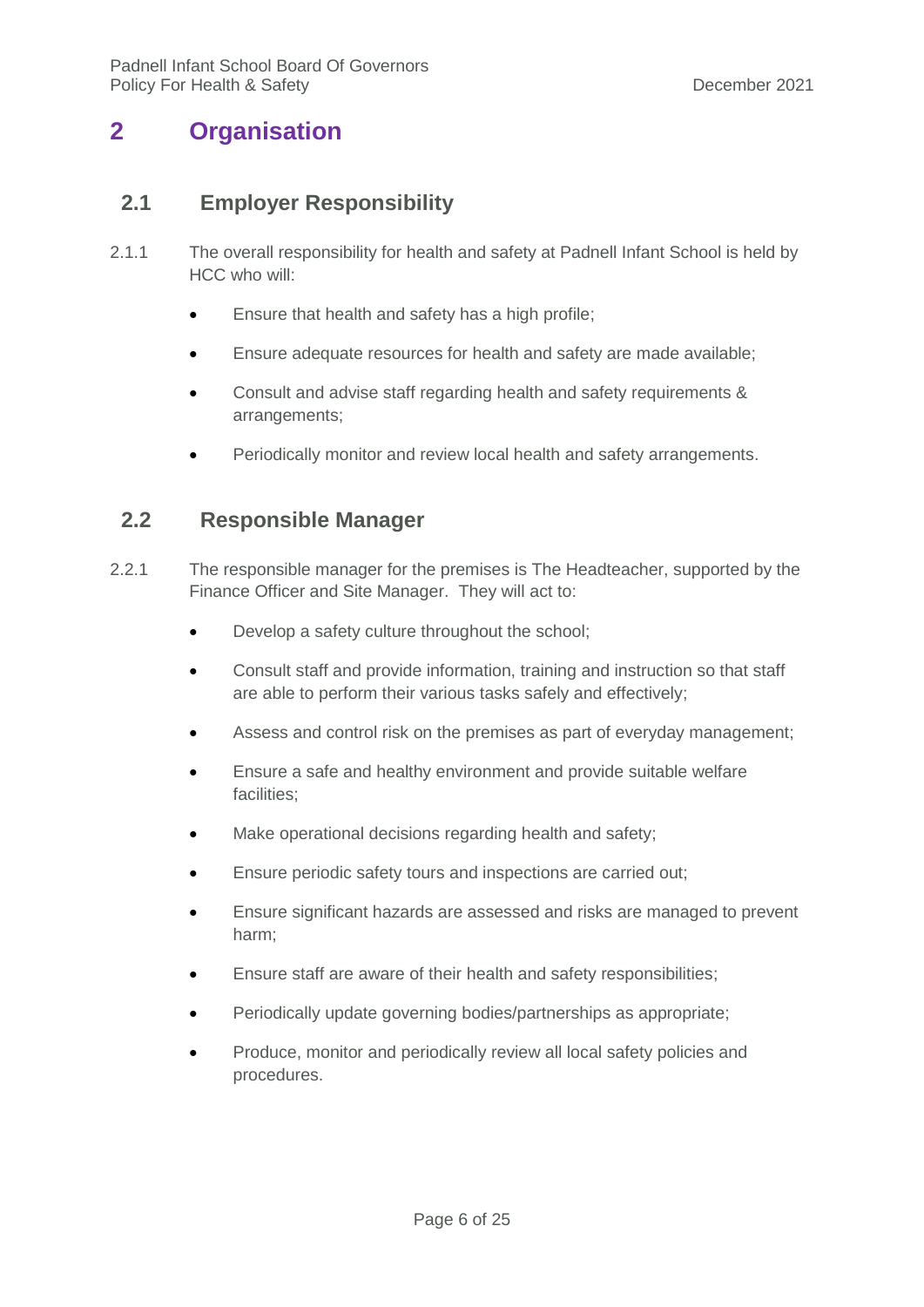## <span id="page-6-0"></span>**2.3 All Staff (including volunteers)**

All staff have a statutory obligation to co-operate with the requirements of this policy and to take care of their own health and safety and that of others affected by their activities by:

- Supporting the schools health and safety arrangements;
- Ensuring their own work area remains safe at all times;
- Not interfering with health and safety arrangements or misusing equipment;
- Complying with all safety procedures, whether written or verbally advised, for their own welfare;
- Protecting those who may be affected by their actions;
- Reporting safety concerns to their staff representative or other appropriate person;
- Reporting any incident that has led, or could have led to damage or injury;
- Assisting in investigations due to accidents, dangerous occurrences or nearmisses;
- Not acting or omitting to act in any way that may cause harm or ill-health to others.

#### <span id="page-6-1"></span>**2.4 Site Manager**

The Site Manager is responsible for undertaking a wide range of typical health and safety related duties on behalf of, and under the direction of the responsible manager. He is to work within the parameters of any provided training and in accordance with risk assessments and the on-site safe working practices. He is to work within his level of competence and seek appropriate guidance and direction from the Headteacher, The Health & Safety Manager and/or the Children's Services Health & Safety Team as required.

#### <span id="page-6-2"></span>**2.5 On-Site Health & Safety Manager**

The on-site Health & Safety Manager to the school will manage, advise and coordinate local safety matters on behalf of, and under the direction of the responsible manager. They are to work within their level of competence and seek appropriate guidance and direction from the Headteacher and/or the Children's Services Health & Safety Team as required.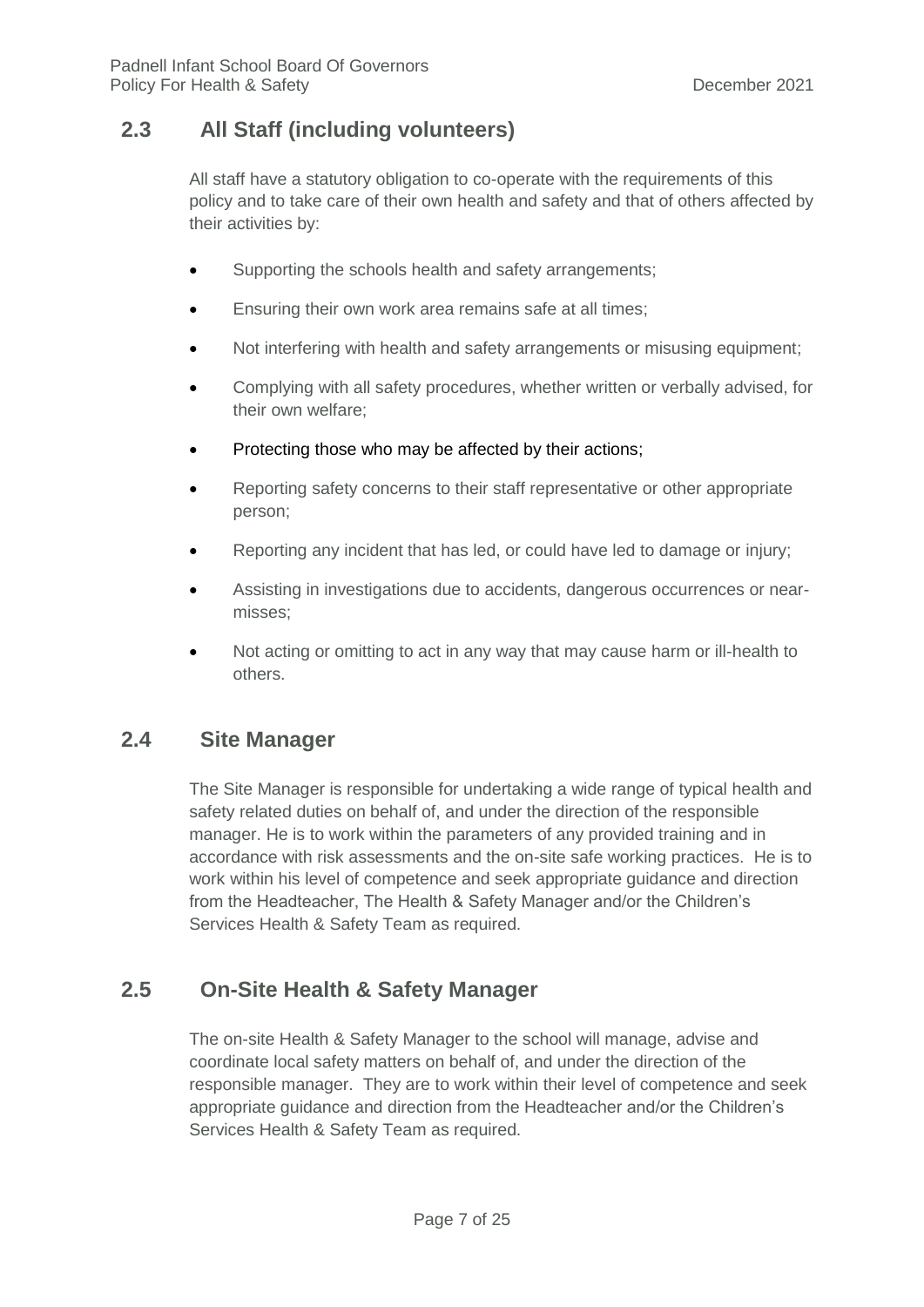## <span id="page-7-0"></span>**2.6 All Teachers & Supervisors**

The responsibility of applying local safety procedures on a day-to-day basis rests with the teachers and supervisors. Where any new process or operation is introduced in the area of their responsibility, they are to liaise appropriately so that the associated risks are assessed and any precautions deemed necessary are implemented. They are to ensure that all new members of staff under their control are instructed in their own individual responsibilities with regards to health and safety, and they will appropriately monitor those new staff. They are to make periodic inspections of their areas of responsibility, taking prompt remedial action where necessary to control risk.

# <span id="page-7-1"></span>**2.7 Health & Safety Committee**

- 2.7.1 The purpose of the safety committee is to assist in the assessment of safety related matters and provide appropriate support to the Headteacher. The Health & Safety Committee is to periodically meet to monitor and discuss on-site health and safety performance, and recommend any actions necessary should this performance appear or prove to be unsatisfactory. Health & Safety committee staff will be kept informed of all changes in practices and procedures, new guidance, accidents, incidents and risk related matters.
- 2.7.2 The safety committee consists of at least one governor, one staff member and The Headteacher and they meet at least annually, normally after a termly premises inspection.

# <span id="page-7-2"></span>**2.8 Fire Safety Coordinator**

- 2.8.1 The Health & Safety Manager is the Fire Safety Coordinator who is the competent person for fire safety on the premises and acts on behalf of the Headteacher. She and the Site Manager attends the fire safety coordinator training course and refresh this training every three years. The Fire Safety Coordinator & Site Manager are responsible for the local management and completion of day-to-day fire safety related duties and upkeep of the fire safety manual.
- 2.8.2 The Fire Safety Coordinator & Site Manager are to work within their level of competence and seek appropriate guidance and direction from the Headteacher and/or the Children's Services Health & Safety Team as required.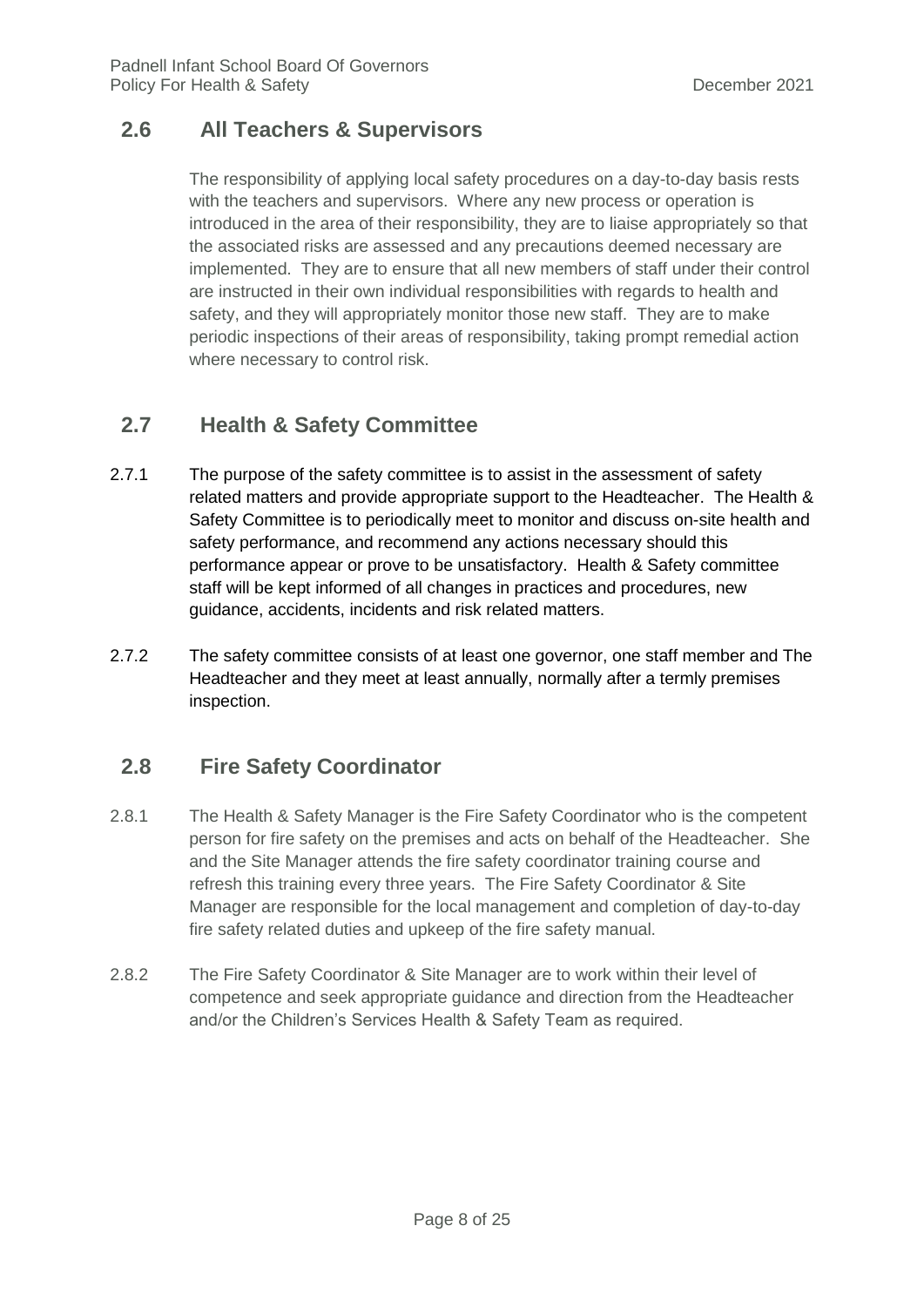## <span id="page-8-0"></span>**2.9 Facilities Management Trained Staff**

The facilities management trained member of staff is the competent person for the overall management of general premises facilities and acts on behalf of the responsible manager. She is to attend the facilities management training course and refresh this training every six years. She is responsible for the local management and completion of day-to-day premises matters and duties. She is to work within their level of competence and seek appropriate guidance and direction from the Headteacher and/or the Children's Services Health & Safety Team as required.

# <span id="page-8-1"></span>**2.10 Health & Safety Representative**

The premises Health and Safety Manager (whether a member of staff who is union appointed, or non-union and locally nominated) will represent the staff with regard to their health and safety at work. She is expected to promote a positive safety culture throughout the premises and carry out the health and safety duties appropriate to their role in accordance with current guidance and legislative requirements.

# <span id="page-8-2"></span>**2.11 Legionella Competent Person**

- 2.11.1 The Site Manager is the nominated competent person for Legionella on the premises and acts on behalf of the Headteacher to provide the necessary competence to enable Legionella to be managed safely. He is to annually complete the Legionella e-learning course and all training records are to be retained.
- 2.11.2 The Legionella competent person will ensure that all periodic and exceptional recording, flushing, cleaning and general Legionella management tasks are correctly completed and recorded in accordance with departmental and corporate requirements. He will advise the Headteacher of any condition or situation relating to Legionella which may affect the safety of any premises users. He is to work within his level of competence and seek appropriate guidance and direction from the Headteacher and/or the Children's Services Health & Safety Team as required.

# <span id="page-8-3"></span>**2.12 Asbestos Nominated Responsible Person**

2.12.1 The Site Manager is the nominated responsible person for asbestos on the premises and acts on behalf of the Headteacher to provide the necessary competence to enable asbestos to be managed safely. He is to annually complete the asbestos e-learning course and all training records are to be retained.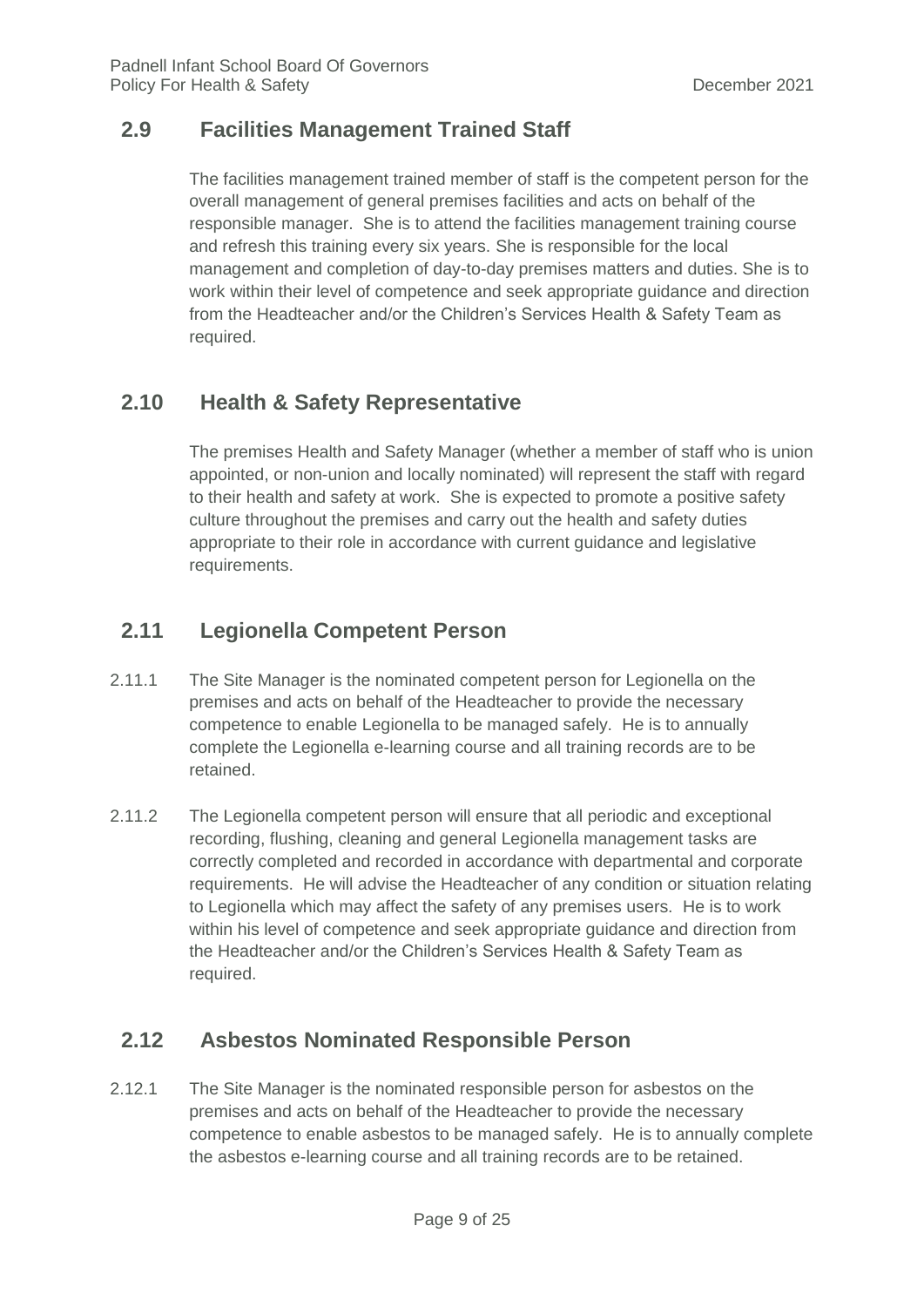2.12.2 The asbestos competent person will ensure that all staff have a reasonable awareness of asbestos management and dangers. He is to ensure that the appropriate staff are competent in the use of the asbestos register and that asbestos is managed in accordance with departmental and corporate requirements. He will advise the Headteacher of any condition or situation relating to asbestos which may affect the safety of any premises users. He is to work within his level of competence and seek appropriate guidance and direction from the Headteacher and/or the Children's Services Health & Safety Team as required.

## <span id="page-9-0"></span>**2.13 Accident Investigators**

The on-site trained accident investigator is the Health & Safety Manger who will lead on all accident investigations in accordance with departmental and corporate procedures.

#### <span id="page-9-1"></span>**2.14 First Aiders**

Please refer to the First Aid Policy.

# <span id="page-9-2"></span>**3 ARRANGEMENTS**

- 3.1.1 The following arrangements for health and safety have been developed in accordance with the Management of Health and Safety at Work Regulations (MHSWR) 1999. The Regulations were introduced to reinforce the Health and Safety at Work etc. Act 1974. The MHSWR places duties on employers and employees including those who are clients, designers, principal contractors or other contractors.
- 3.1.2 These arrangements set out all the health and safety provisions for Padnell Infant School and are to be used alongside other school procedures & policies.
- 3.1.3 In carrying out their normal functions, it is the duty of all managers and staff to act and do everything possible to prevent injury and ill-health to others. This will be achieved in so far as is reasonably practicable, by the implementation of these arrangements and procedures.

# <span id="page-9-3"></span>**3.2 Accident/Incident Reporting & Investigation**

3.2.1 The on-site management, reporting and investigation of accidents, incidents and near misses are carried out in accordance with the corporate policy requirements.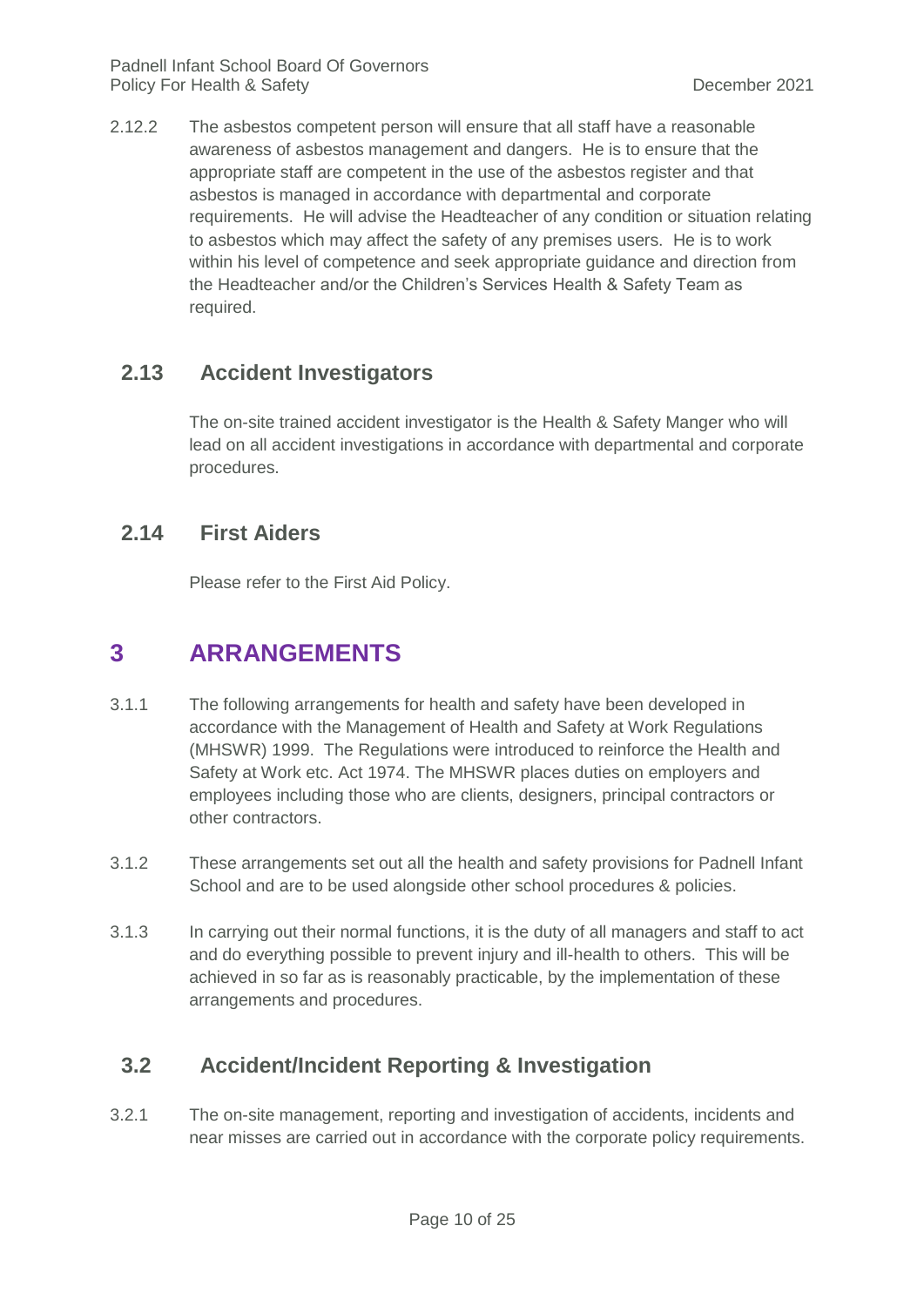- 3.2.2 Any accident, incident or injury involving staff, visitors, contractors, and the more serious accidents/incidents to children are to be reported and recorded on the HCC Accident/incident reporting form & entered onto the HCC on- line accident/incident reporting system a printout of the form is retained in the general office.
- 3.2.3 A copy of the completed form is then automatically sent to Children's Services Health & Safety Team the person reporting the incident and the manager will receive a request to carry out an investigation and a link to record this on. The purpose and intended outcome of the investigation is to identify the immediate and underlying causes of the accident so as to be able to implement appropriate measures to prevent reoccurrence.
- 3.2.4 Minor accidents to pupils are to be recorded in the Accident Book located in the school office, or in one of the minor incident books (located in each class, Crafty Club and Joeys Field. A lunchtime first aid bag containing a minor incident book is held in Ladybird's classroom.
- 3.2.5 The more serious accidents that are notifiable to the Health & Safety Executive (HSE) will be notified to the Children's Services Health & Safety Team for them to report. A copy of the form will then be created by CSHST and sent to the HSE.
- 3.2.6 The Headteacher will ensure that the governing body is appropriately informed of all incidents of a serious nature. All accident/incident reports will be monitored by the Health & Safety Manager for trend analysis to identify repetitive causal factors in order to prevent reoccurrences.
- 3.2.7 Premises hirers and community/extended service/third party users must report all incidents related to unsafe premises or equipment to the supervising member of school staff, who will appropriately report and investigate each incident. Incidents related to the user's own organised activities are to be reported by them in line with their own reporting procedures.

#### <span id="page-10-0"></span>**3.3 Asbestos Management**

- 3.3.1 Asbestos management on site is controlled by the asbestos competent person, who is the Site Manager. The asbestos register as issued by Professional Building Report Services (PBRS) is located at Main Reception and is to be shown to all contractors who may need to carry out work on site. Contractors must sign the register as evidence of sighting prior to being permitted to commence any work on site.
- 3.3.2 Any changes to the premises' structure that may affect the asbestos register information will be notified to PBRS in order that the asbestos register may be updated accordingly.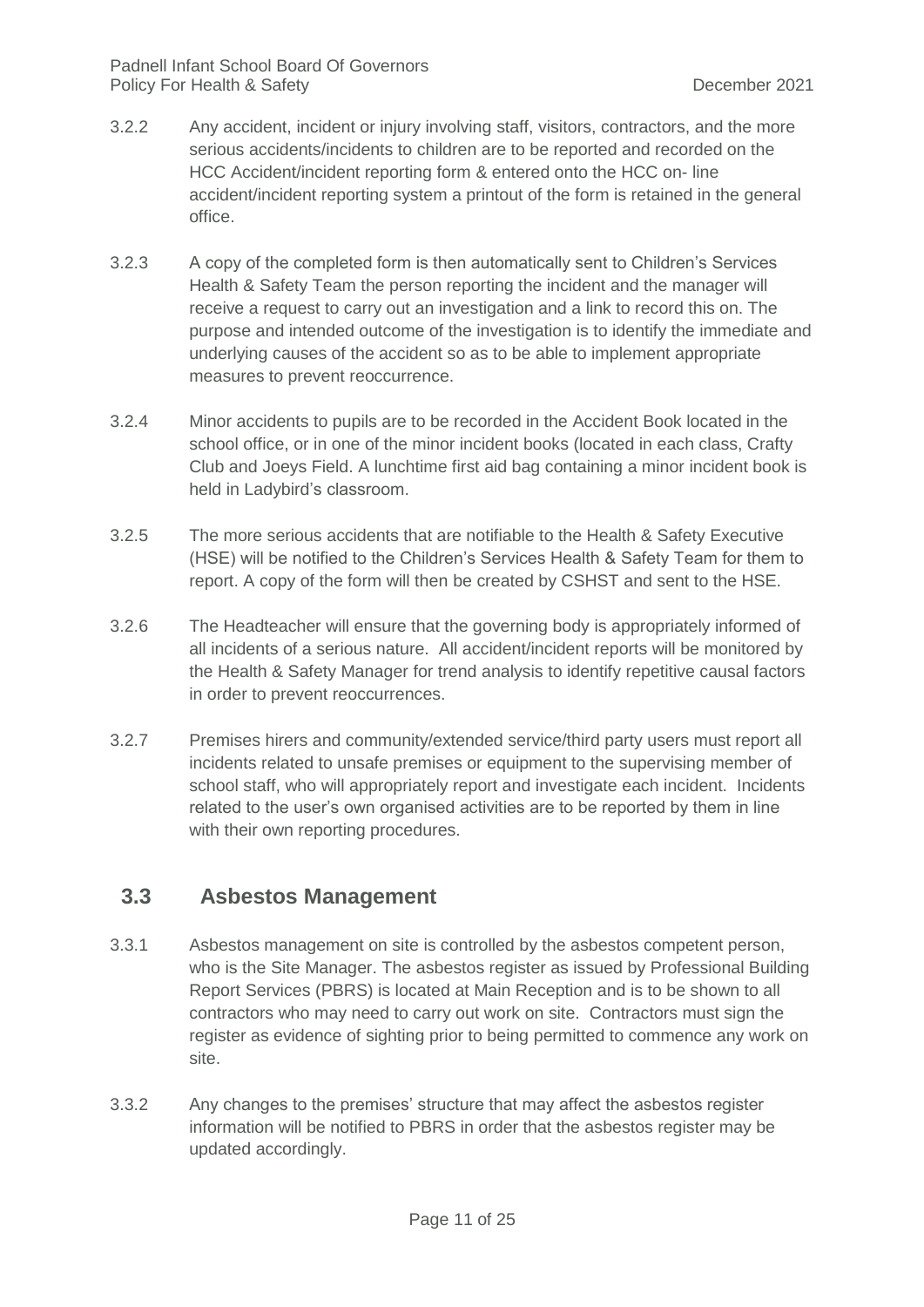- 3.3.3 Under no circumstances must staff drill or affix anything to walls that may disturb materials without first checking the register and/or obtaining approval from the competent person.
- 3.3.4 Any damage to any structure that possibly contains asbestos, which is known or identified during inspection, should be immediately reported to the Headteacher and/or the asbestos competent person who will immediately act to cordon off the affected area and contact the PBRS Asbestos Team for guidance. Any contractor suspected to be carrying out any unauthorised work on the fabric of the building should be immediately stopped from working and immediately reported to the Headteacher and/or asbestos competent person.

#### <span id="page-11-0"></span>**3.4 Community Users/Lettings/Extended Services**

The Health & Safety Manager/Headteacher will ensure that:

- Third parties and other extended service users operate under hire agreements;
- A risk assessment for the activity is completed using RATF-047A or RATF-047B;
- The premises are safe for use and is always inspected prior to, and after each use;
- Means of general access and egress are safe for use by all users;
- All provided equipment is acceptably safe for use;
- Fire escape routes and transit areas are safe and clear of hazards;
- Hirers/users are formally made aware of fire safety procedures and equipment.

#### <span id="page-11-1"></span>**3.5 Contractors on Site**

3.5.1 It is recommended HCC registered contractors are always to be used for contractual work on the premises. Where non-HCC approved contractors may be required or selected for use then appropriate safe selection procedures are to be used to ascertain competence prior to engaging their services. The departmental CSAF-013 Safe Selection of Contractors Checklist is to be used to determine competence of non-HCC contractors who will require adequate risk assessments to demonstrate their safe working practices for specific work being undertaken.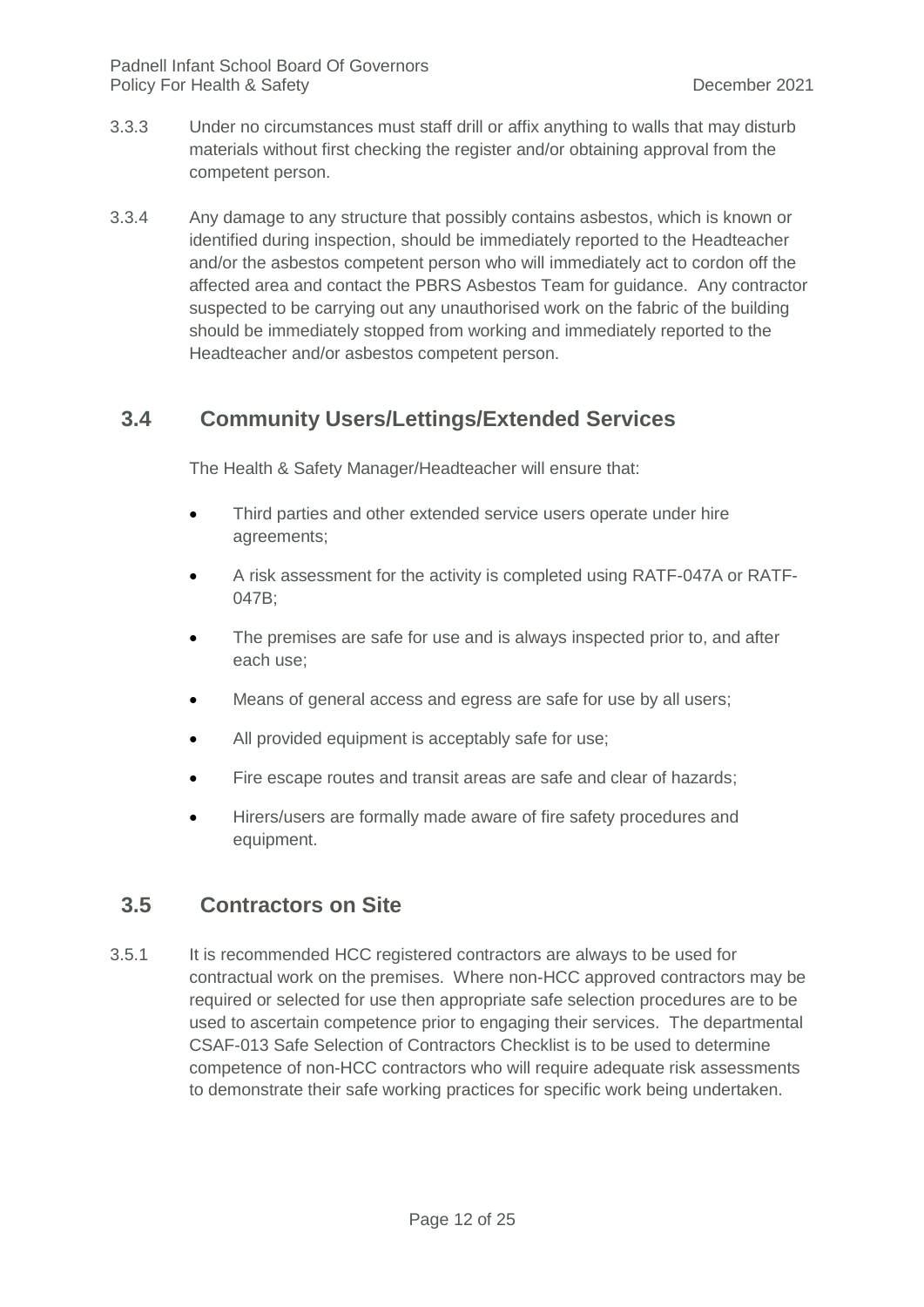- 3.5.2 All contractors must report to the main Reception where they will be asked to sign the visitor's book and asbestos register, and will read the Health & Safety Notice and Fire Evacuation Procedures. A visitor induction leaflet, which includes all relevant details of fire safety procedures and local safety arrangements, is available to all contractors and visitors at the sign in desk.
- 3.5.3 Host staff are responsible for monitoring work areas and providing appropriate supervision, more so where the contractor's work may directly affect staff and pupils on the premises.

#### **3.6 Covid**

Since March 2020, school has actively managed the risks and impact of the virus Covid-19. A regular risk assessment has been completed and the Headteacher has responded and continues to respond to Government updates (see Headteacher Coronavirus file). This risk assessment is shared with both staff and Governors on review. Parents are kept informed of the measures in place and the guidance via the Padnell Post.

#### **3.7 Crafty Club**

Crafty Club is run by support staff before and after school and will therefore be subject to this policy. Both before and after school staff have undertaken Pediatric First Aid training,

#### <span id="page-12-0"></span>**3.8 Curriculum Activities**

All safety management and risk assessments for curriculum based activities will be carried out under the control of the relevant subject teachers using the appropriate codes of practice and safe working procedural guidance for Design & Technology, Science, Music, Physical Education & Sport, Art, and Drama as issued by Consortium of Local Education Authorities for the Provision of Science Services (CLEAPSS), Hampshire Inspection and Advisory Service (HIAS) and HCC. Appropriate subject teachers will be responsible for local risk management and ensuring that maintenance of equipment and premises in their areas of the curriculum are managed safely following the appropriate guidance.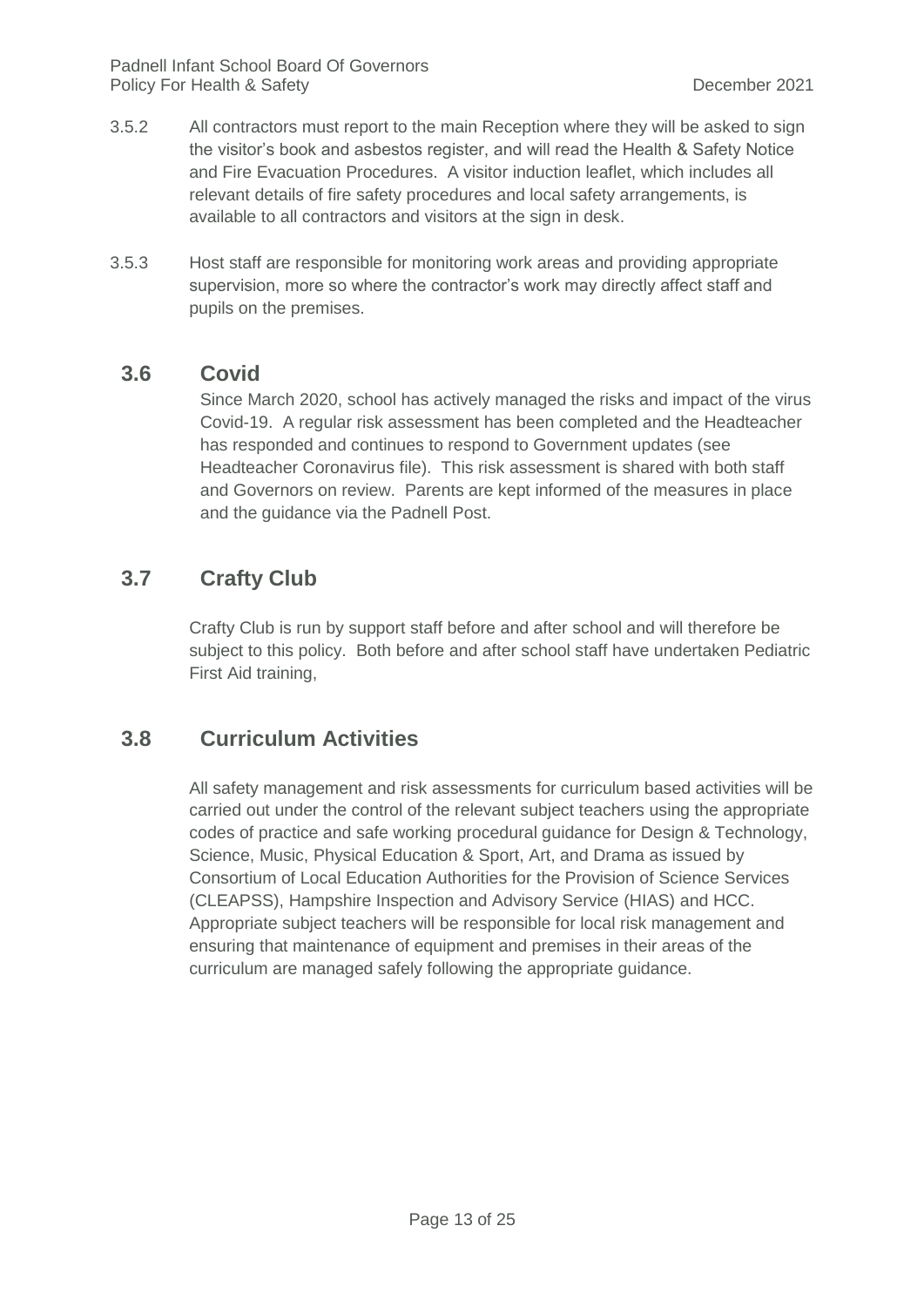## <span id="page-13-0"></span>**3.9 Display Screen Equipment**

All users must complete the display screen equipment e-learning course every year without exception. All users must carry out periodic workstation assessments using the HCC Workstation Assessment Form. Workstation assessments will be actioned as necessary by line managers and routinely reviewed at intervals not exceeding three years. Any person deemed as a regular user is entitled to a free eye test.

# <span id="page-13-1"></span>**3.10 Electrical Equipment**

3.10.1 The Headteacher will ensure that:

- Only authorised and competent persons are permitted to install or repair equipment;
- Where 13-amp sockets are in use, only one plug per socket is permitted;
- Equipment is not to be used if found to be defective in any way;
- Defective equipment is to be reported & immediately taken out of use until repaired;
- All portable electrical equipment will be inspected/tested at intervals of one year;
- Equipment testing/inspection can only be carried out by a competent person;
- Private electrical equipment is not to be brought onto the premises or used unless its use is approved by management and it has been tested;
- New equipment must be advised to the Health & Safety Manager in order that it can be added to future Portable Appliance Testing (PAT) schedules.
- 3.10.2 Any defective or suspected defective equipment, systems of work, fittings etc. must be reported to Health & Safety Manager and attended to as soon as possible.

#### <span id="page-13-2"></span>**3.11 Emergency Procedures**

3.11.1 General emergency evacuation for non-fire related emergencies is to be carried out in accordance with the school emergency evacuation plan. The school has a fire emergency plan for fire related emergencies and an emergency evacuation plan for all non-fire emergencies.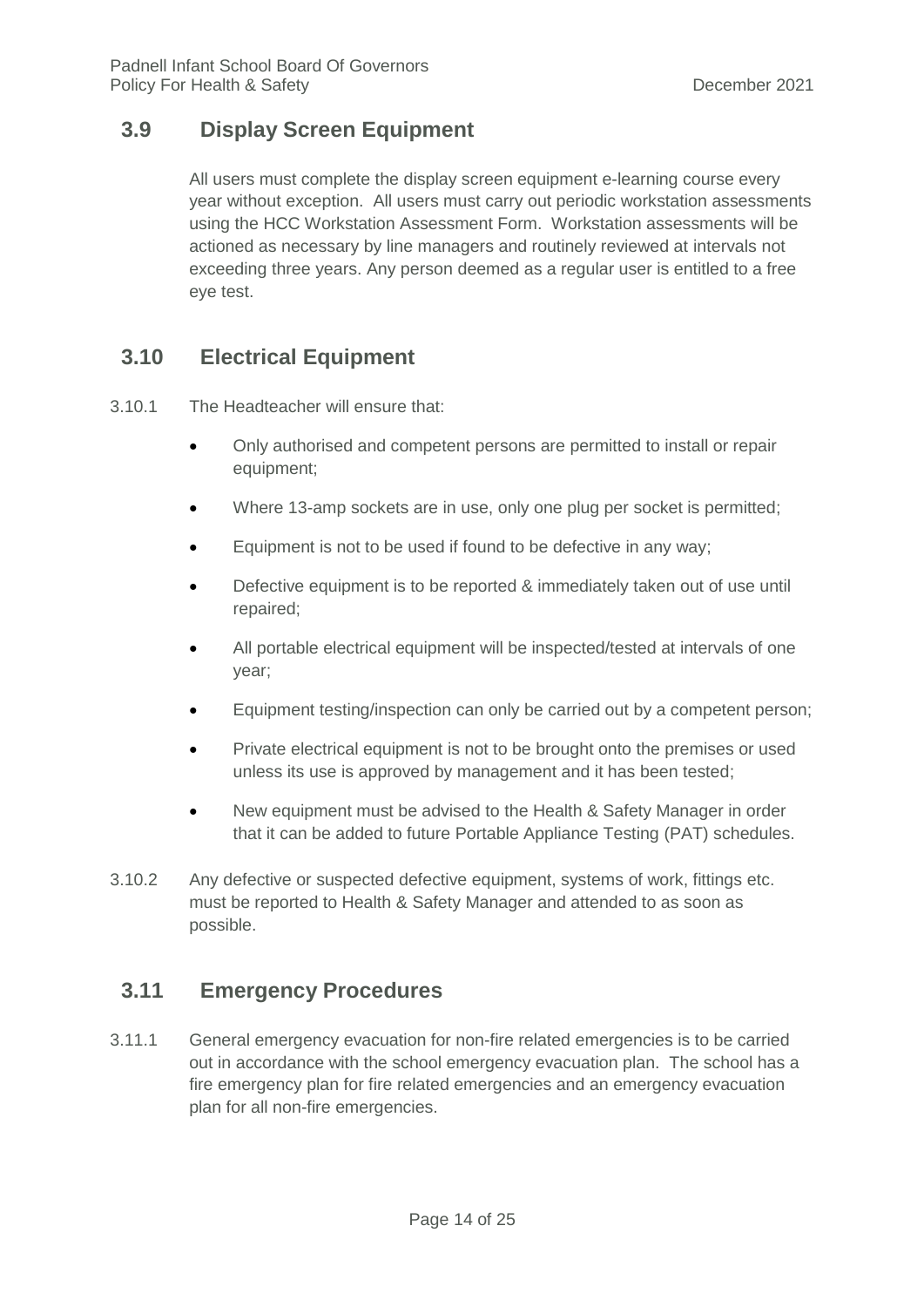- 3.11.2 All staff will receive a brief and/or a copy of the emergency evacuation plan at induction, and they will be periodically provided with updated information as the emergency evacuation plan is routinely reviewed and amendments are introduced.
- 3.11.3 Personal Emergency Evacuation Plans are to be completed, provided and exercised for any vulnerable persons to be able to ensure safe, assisted evacuation in the event of an emergency incident.

#### <span id="page-14-0"></span>**3.12 Fire Safety**

- 3.12.1 Arrangements regarding fire safety are set out in the Fire Safety Manual. The Administration Manager is the Fire Safety Coordinator and is the competent person for fire safety on the premises, who is the immediate point of contact for all fire safety related enquiries on site.
- 3.12.2 The Headteacher will ensure through the Fire Safety Coordinator that:
	- All staff complete the mandatory fire safety induction e-learning course every year;
	- Fire safety procedures are readily available for all staff to read;
	- Fire safety information is provided to all staff at induction and periodically thereafter;
	- Fire safety notices are posted in the key areas of the building close to the fire points;
	- Evacuation routes and assembly points are clearly identified;
	- Staff are aware of their own responsibilities for knowing the location of fire points and fire exits. They should also know the location of the assembly point in the event of fire;
	- All staff are familiar with the flammable potential of materials and substances that they use and exercise maximum care in their use, especially with those marked flammable;
	- Fire evacuation procedures, fire safety training and fire alarm testing are carried out in accordance with corporate guidance and the premises fire safety manual;
	- The fire risk assessment is reviewed annually by the Fire Safety Coordinator and amended as new hazards or required amendments are identified.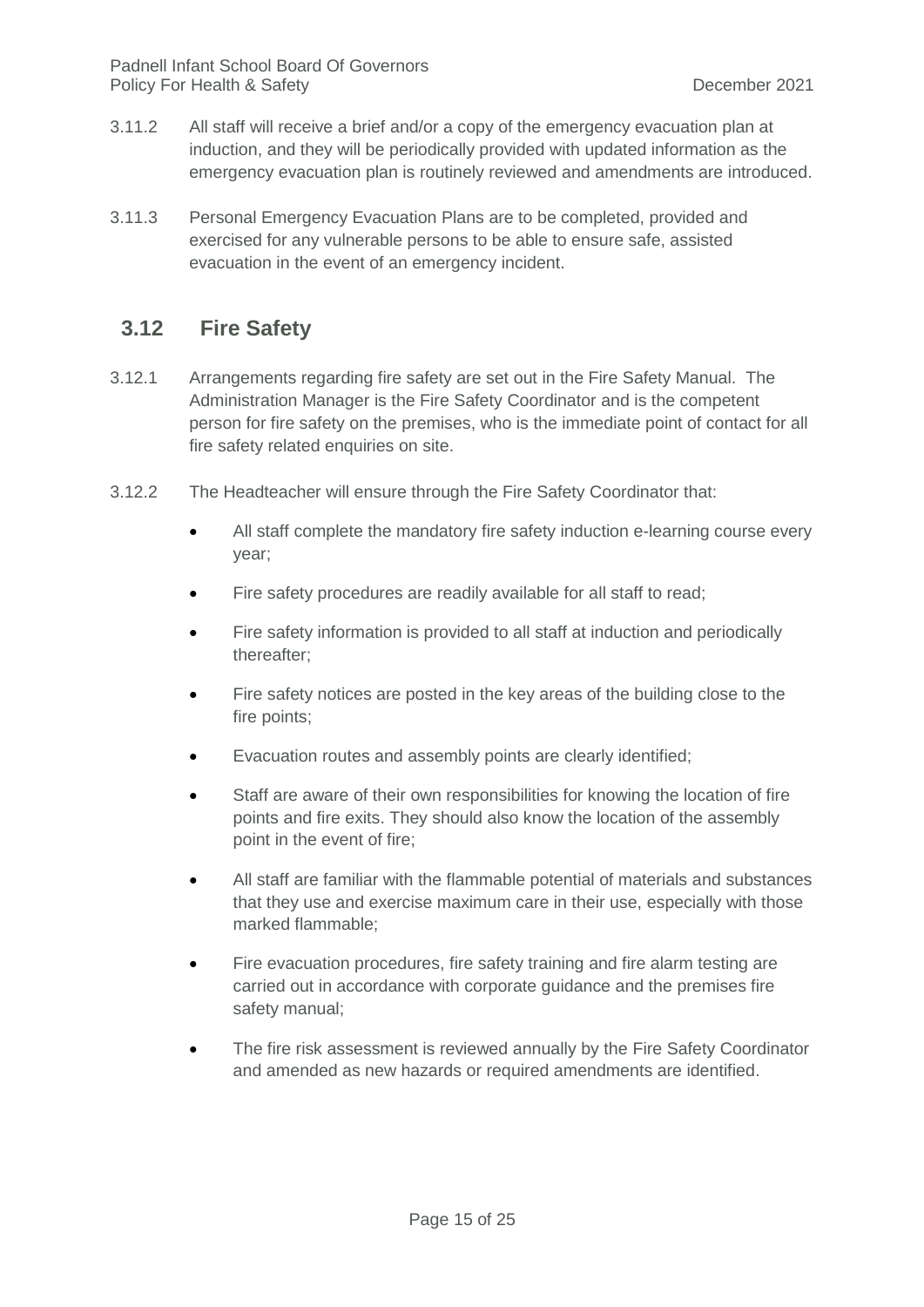#### <span id="page-15-0"></span>**3.13 First Aid**

- 3.13.1 Arrangements regarding first aid provision are set out in the First Aid Policy. The names and locations of the first aid trained staff on site are listed in the first aid policy and also clearly signposted around the school.
- 3.13.2 A needs assessment of the first aid requirements is completed yearly. This details the number of first aid staff required.
- **3.13.3** First aid is never to be administered by anyone except first aid trained staff with indate training certification, operating within the parameters of their training. The exception to this is all staff may attend to very minor bumps or grazes on the playground or Joey's Field, providing they have undertaken local training and wear protective clothing as directed. Annual training of the use of inhalers & epi-pens is given to all staff.

#### <span id="page-15-1"></span>**3.14 General Equipment**

- 3.14.1 All general equipment requiring statutory inspection and/or testing on site (e.g. boilers, hoists, lifting equipment, local exhaust ventilation, Physical Education (PE) equipment, climbing apparatus) will be inspected by appropriate competent contractors as provided by the term contractor under PBRS arrangements, or as locally arranged.
- **3.14.2** Equipment is not to be used if found to be defective in any way. Defective equipment is to be reported and immediately taken out of use until repairs can be carried out.

#### <span id="page-15-2"></span>**3.15 Glazing**

Glass and glazing on site has been surveyed and risk assessed to ensure that it is suitable safety glass for the area in which the glazing is located, this includes taking account for the activities undertaken and types of children at the school. The survey and assessment are kept electronically in the office and is reviewed every three years or when there are changes to the premises.

#### **3.16 Good Housekeeping**

<span id="page-15-3"></span>Tidiness, cleanliness and efficiency are essential factors in the promotion of good health and safety. The following conditions are to be adhered to at all times:

All corridors and passageways are kept free from obstruction;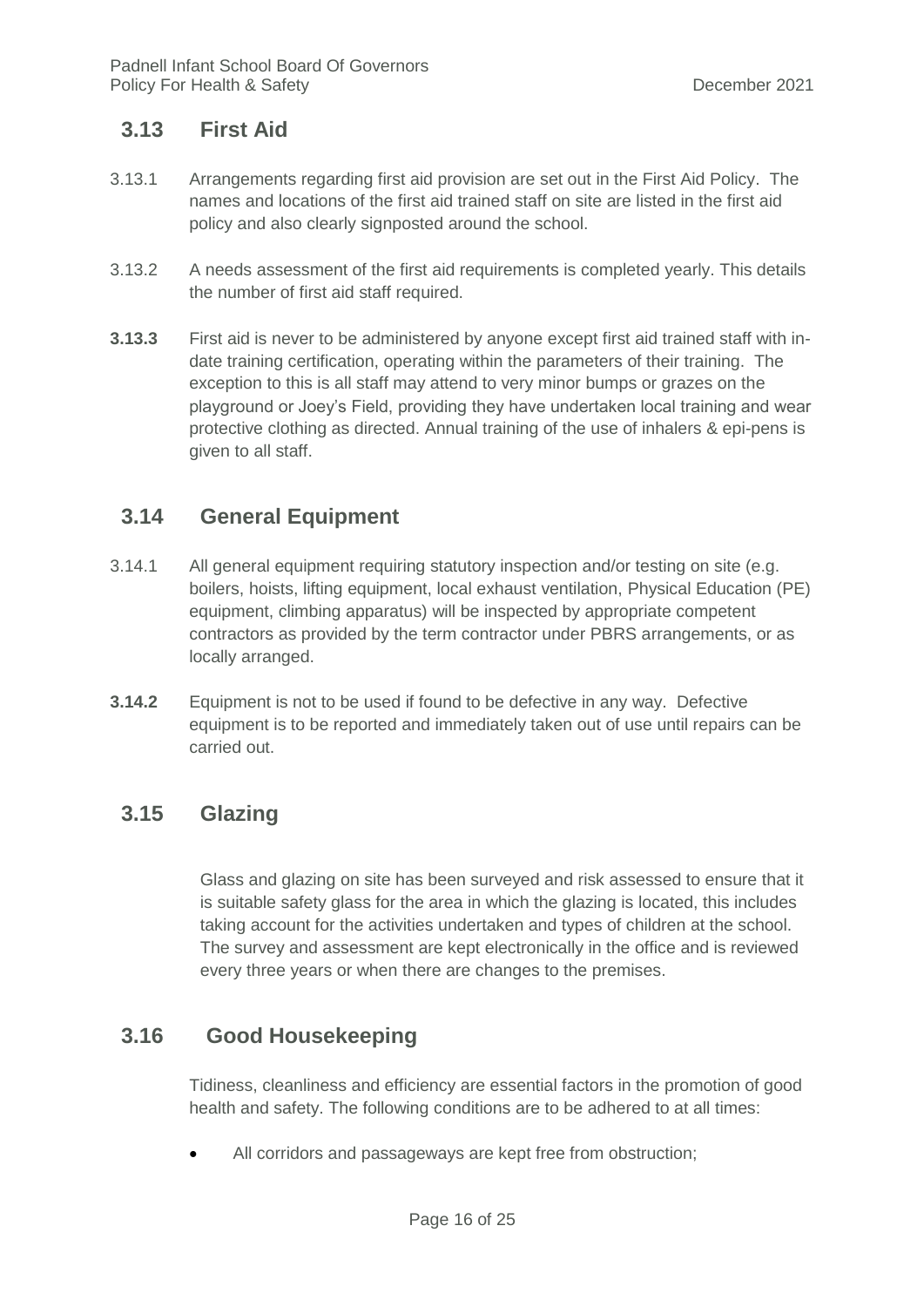- Shelves in storerooms and cupboards are stacked neatly and not overloaded;
- Floors are kept clean and dry, and free from slip and trip hazards;
- **Emergency exits and fire doors are not obstructed in any way;**
- Supplies are stored safely in their correct locations;
- Rubbish and litter are cleaned and removed at the end of each working day;
- Poor housekeeping or hygiene conditions are immediately reported;
- Parcels waiting to be checked and unpacked are to be stored safely away from areas where public frequent.

#### <span id="page-16-0"></span>**3.17 Hazardous Substances**

- 3.17.1 Hazardous substances, materials, chemicals and cleaning liquids are not permitted to be used or brought into use on site unless a documented Control of Substances Hazardous to Health (COSHH) assessment has been undertaken by the trained COSHH assessor, and the product has been approved for safe use on site by the Health & Safety Manager. The premises COSHH assessor acting on behalf of the Headteacher is the Site Manager.
- 3.17.2 When using a harmful substance, whether it is a material, cleaning fluid or chemical substance, staff must ensure that adequate precautions are taken to prevent ill-health in accordance with the COSHH assessment completed for that hazardous substance. Staff must never attempt to use a harmful substance unless adequately trained to do so, and then only when using the safe working practices and protective equipment identified in the COSHH assessment.
- 3.17.3 All hazardous substances are to be stored in the secure and signed storage area when not in use which is at the Site Manager's stockroom for Padnell Infant School. This is to remain locked at all times.

#### <span id="page-16-1"></span>**3.18 Inspections and Monitoring**

- 3.18.1 Daily monitoring of the premises, through working routines and staff awareness, is expected to identify general safety concerns and issues which should be immediately recorded in the premises defect book and reported to the Site Manager.
- 3.18.2 Routine documented inspections of the premises will be carried out by the Site Manager monthly in accordance with the premises inspection schedule. Inspection findings are to be recorded on the locally adapted Premises Safety Inspection Checklist.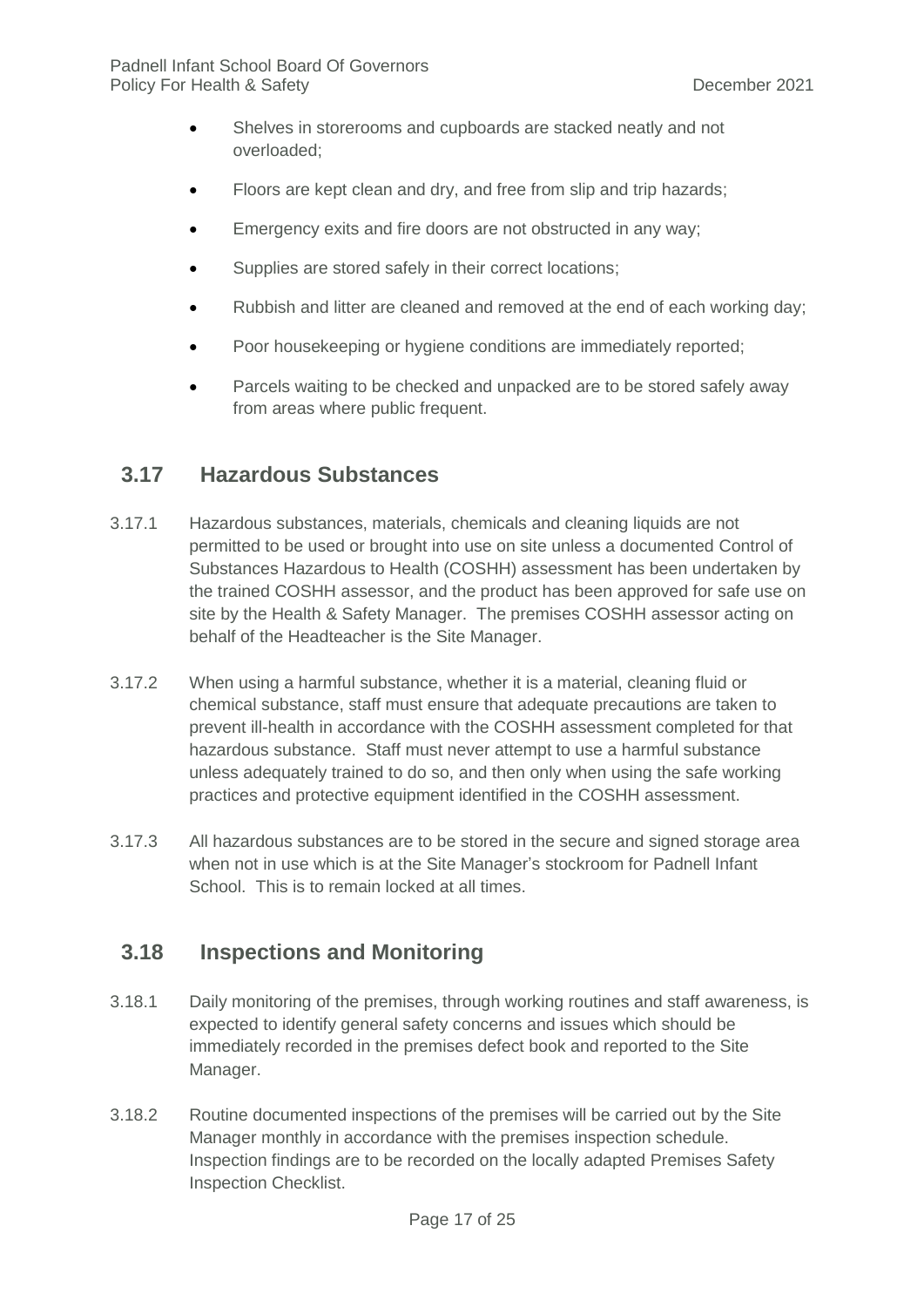- 3.18.3 Defects identified during these routine documented inspections are to be immediately reported in the defect book. Any identified high level risks or safety management concerns are to be actioned at once.
- 3.18.4 It is the schools responsibility that the termly Health and Safety web monitoring form is completed by the Administration Manager & Site Manager. This monitoring form will focus on different areas each term and is an integral part of the School and CSHST monitoring programs.

#### <span id="page-17-0"></span>**3.19 Jewellery**

Children may wear only one pair of small sleepers or plain stud earrings. Prior consent of the Headteacher is required to wear jewellery for religious reasons. Watches and jewellery must not be worn for Physical education (PE) as instructed by County Regulations. If earrings cannot be removed they must be covered up. Staff should follow the dress code contained in the Staff Handbook and all attire should be considered for appropriateness to role

#### **3.20 Kitchens**

- 3.20.1 The main kitchen area is only to be used by authorised staff in accordance with the identified safe working procedures. Authority and procedures for local management of the main kitchen is the responsibility of Lisa from Hampshire Catering Service (HC3S) who is located at Padnell Junior School Kitchen. Any persons not normally authorised but wishing to enter the kitchen area must gain approval prior to entry and must strictly adhere to the kitchen safe working practices.
- 3.20.2 Safe working procedures and authorised access for the kitchen area in the hut is at the discretion of The Headteacher.

#### <span id="page-17-1"></span>**3.21 Legionella Management**

Legionella management on site is controlled by the Legionella competent person, who is The Site Manager, who will manage and undertake all procedures regarding Legionella in accordance with Children's Services Safety Guidance Procedure Records of all related training, flushing, temperature monitoring, cleaning and defects are to be retained for auditing purposes.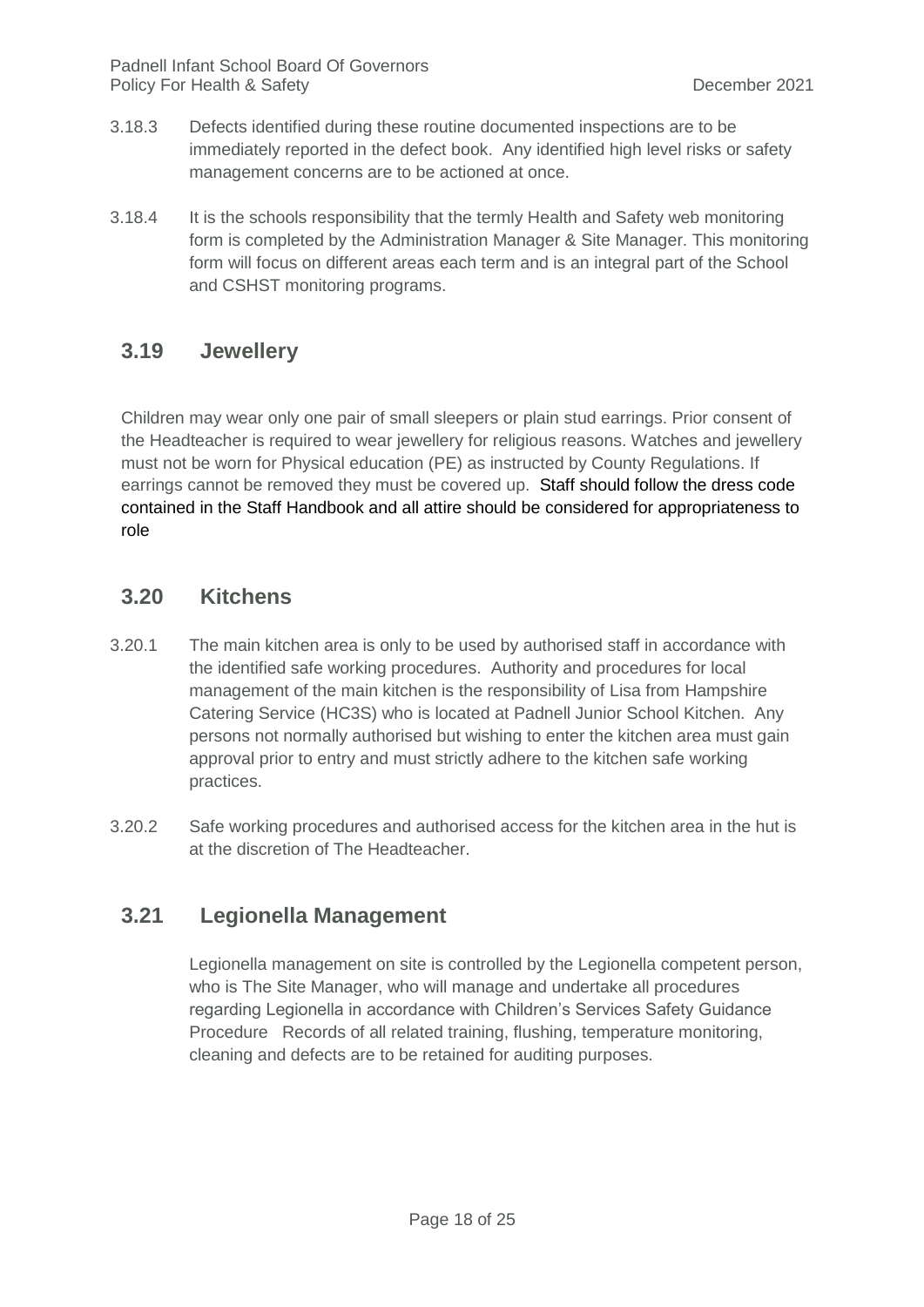#### <span id="page-18-0"></span>**3.22 Lone Working**

- 3.22.1 Lone working is defined as employees who work by themselves in situations where there is no close or direct contact with a colleague. In our school this would only apply to the Site Manager on a daily basis but could include a handful of staff when working in the school holidays. Lone working increases the risks to the individual and as such needs to be kept to a minimum (both in terms of the frequency of lone working and the time spent undertaking the activity). To further reduce the risks lone workers should not undertake hazardous tasks whilst working alone, e.g.:
	- Working at Height;
	- Using hazardous equipment/tools (i.e. hedge trimmers).
- 3.22.2 When lone working is undertaken it must only take place:
	- With the Headteacher's approval;
	- And be in accordance with the Corporate Lone Working Procedure where staff have been appropriately categorised and control measures have been identified and put into place.
- 3.22.3 The local procedures for staff who may undertake lone working on this site are as follows: A risk assessment must be in place. The HT or a senior member of staff must be informed. The staff member should contact the HT or SLT to inform them when they are leaving the site. The staff member must have their mobile phone on them at all times. Door security should be activated whilst in the building. The member of staff should familiarise themselves with the nearest First Aid equipment.

#### <span id="page-18-1"></span>**3.23 Minibuses**

All minibus drivers must have completed Minibus Driver Awareness Scheme (MIDAS) training prior to being permitted to drive minibuses.

#### <span id="page-18-2"></span>**3.24 Moving and Handling**

3.24.1 All staff must complete the moving and handling e-learning course every year without exception. Staff are not permitted to regularly handle or move unreasonably heavy or awkward items, equipment or children unless they have attended specific moving and handling training and/or have been provided with mechanical aids in order to work safely.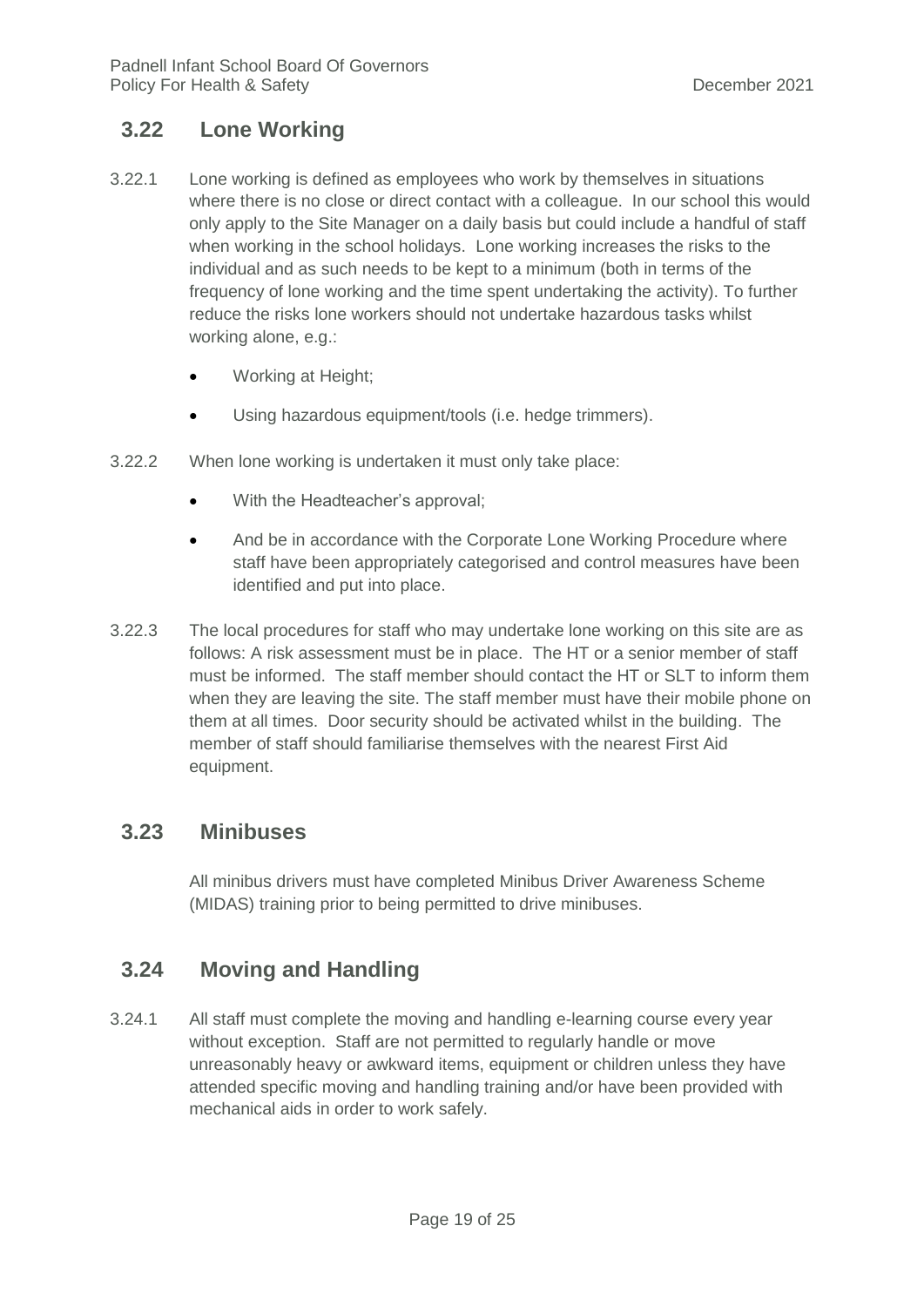3.24.2 Any significant moving and handling tasks are to be specifically risk assessed in order that training requirements and mechanical aids can be accurately determined to ensure that the task is carried out safely. The Site Manager is expected to undertake regular physical work which would typically include significant moving and handling, so therefore he must attend a formal moving and handling course specific to the work requirements.

#### <span id="page-19-0"></span>**3.25 Off-site Activities**

Arrangements regarding off-site activities are managed in accordance with the Outdoor Education Service's procedures and guidance.

#### <span id="page-19-1"></span>**3.26 Physical Intervention**

Arrangements regarding physical intervention are set out in the Physical Intervention Policy.

#### <span id="page-19-2"></span>**3.27 Provision of Information**

- 3.27.1 The Headteacher will ensure that information systems are established so that staff are periodically provided with information regarding safety arrangements on the premises. These systems are minuted at staff meetings; signature based receipt of information & via email distribution, Health & Safety Notice Board and In-Service Training (INSET) days. Local health and safety advice is available from The Health & Safety Manager and the Children's Services Health & Safety Team can provide both general and specialist advice.
- <span id="page-19-3"></span>3.27.2 The Health and Safety Law poster is displayed in the Staff Room.

#### **3.28 Risk Assessment**

- 3.28.1 General risk assessment management will be coordinated by The Health & Safety Manager with assistance from the Site Manager and in accordance with guidance contained in the Children's Services SGP 01-07.
- 3.28.2 Risk assessments must be undertaken for all areas where a significant risk is identified or a possibility of such risk exists.
- 3.28.3 The trained risk assessors on site are The Health & Safety Manager & the Site Manager they will oversee the correct completion of risk assessments as appropriate. Risk assessments will be carried out by those staff with the appropriate knowledge and understanding in each area of work.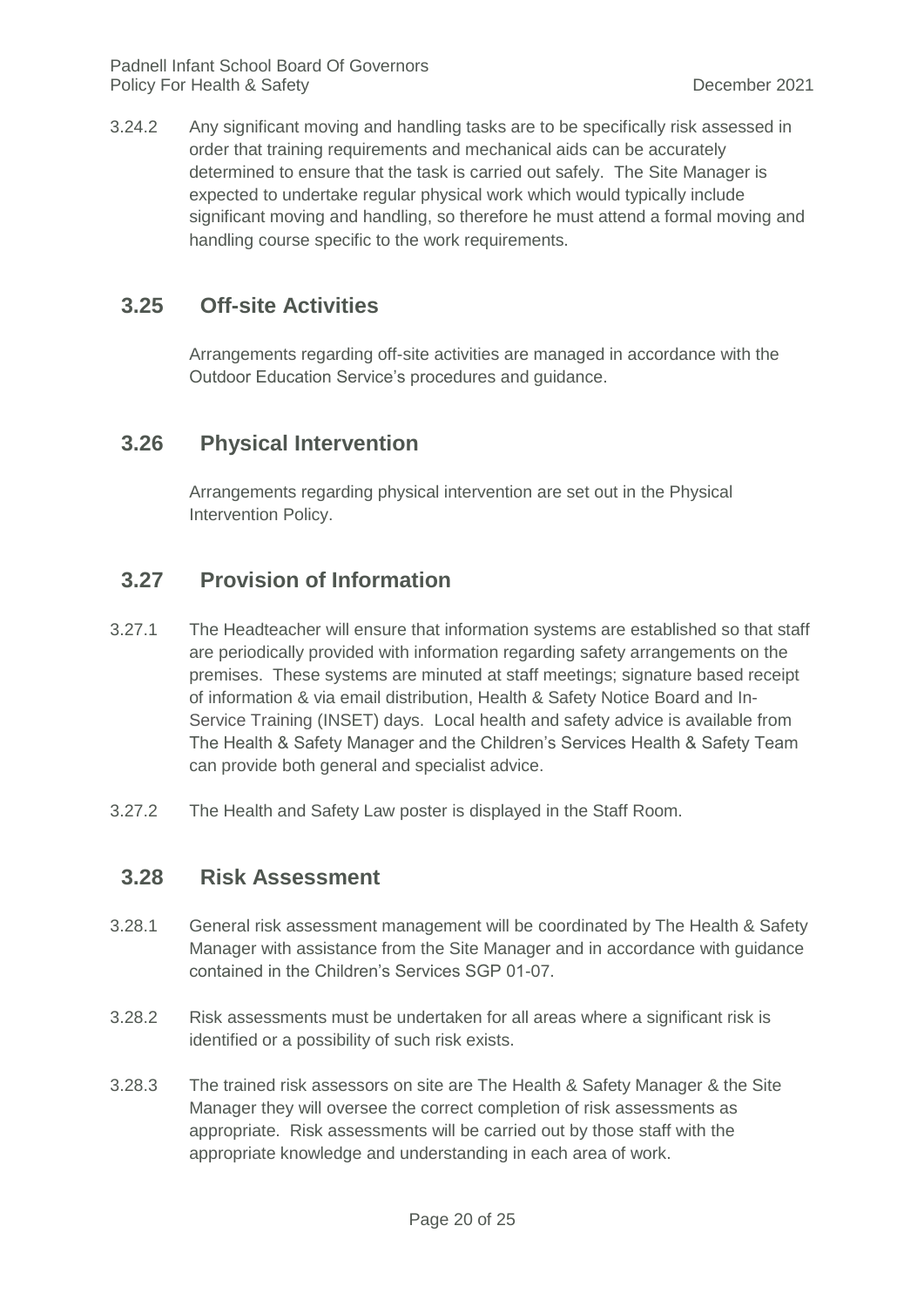- 3.28.4 All risk assessments and associated control measures are to be approved by the Headteacher prior to implementation. As appropriate the Headteacher will carry out dynamic assessments as situations evolve.
- 3.28.5 Completed risk assessments are listed in the Risk Register and will be reviewed periodically in accordance with each risk assessment's review date as listed for review in the premises bring-up diary system.

#### <span id="page-20-0"></span>**3.29 Smoking**

- 3.29.1 For the purpose of this policy smoking includes e-cigarettes/vaporisers
- 3.29.2 Smoking is not permitted on Padnell Infant School premises under any circumstances.

#### <span id="page-20-1"></span>**3.30 Stress & Wellbeing**

- 3.30.1 Padnell Infant School is committed to promoting high levels of health and wellbeing and recognises the importance of identifying & reducing workplace stressors.
- 3.30.2 Stress management through risk assessment and appropriate consultation with staff will be periodically reviewed and acted upon in accordance with the Children's Services' and Health & Safety Executive's Management Standards, guidance and requirements.
- 3.30.3 Leadership will consult staff on wellbeing at intervals to ensure it is prioritised and any additional measures possible and realistic can be put in place.
- 3.30.4 Leadership will work towards ensuring that both physical and mental health is spoken about and supported in the work place.

#### <span id="page-20-2"></span>**3.31 Traffic Management**

- 3.31.1 Arrangements regarding on-site traffic safety are based on the premises traffic risk assessment.
- 3.31.2 Padnell Infant School is committed to the safety of all its members, including children, staff and visitors. Traffic driving onto the site should drive slowly at no more than 5 (five) miles per hour (MPH), with particular care being taken when entering and exiting the driveway which is only a single lane of traffic with a busy pedestrian route.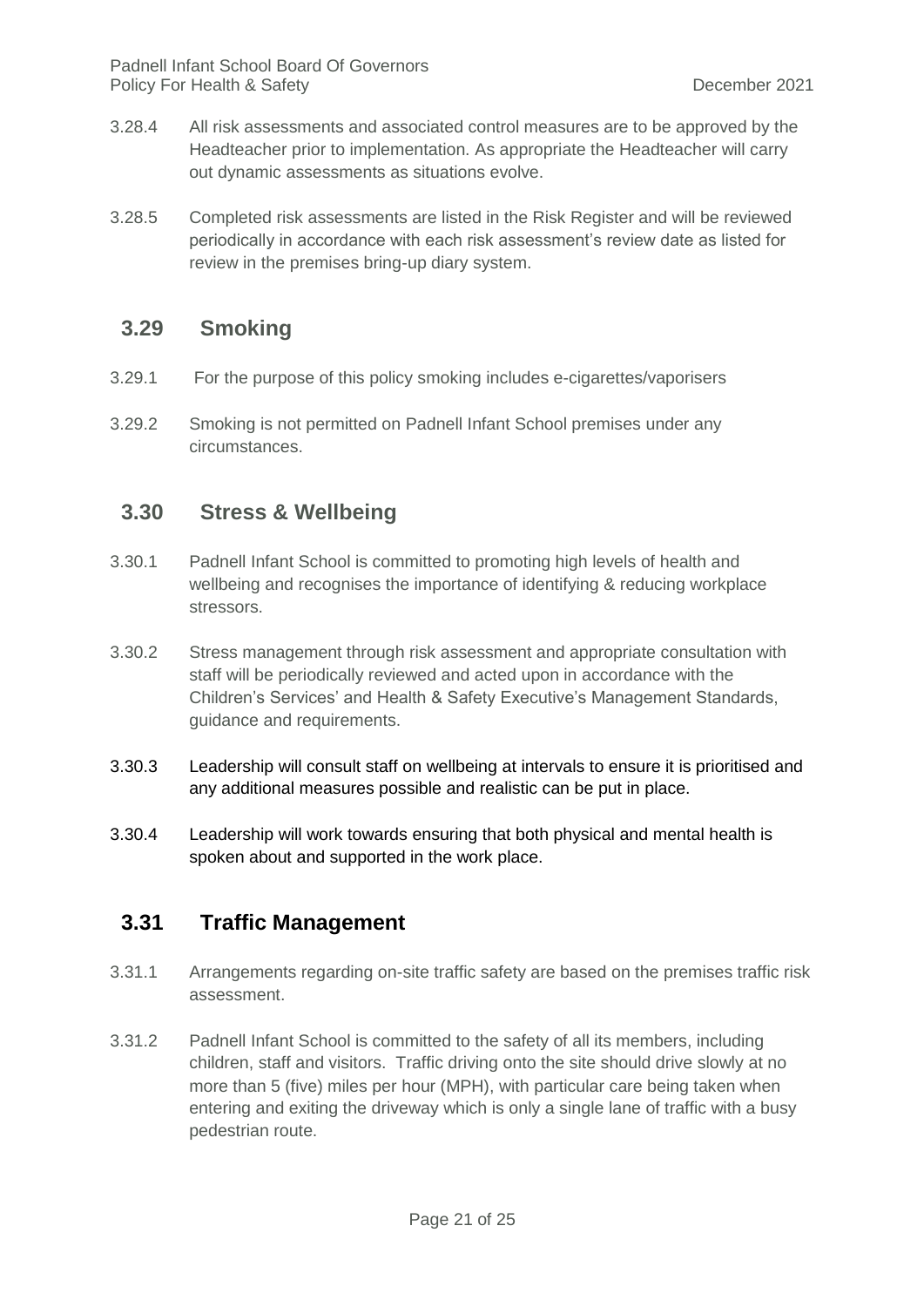- 3.31.3 In order to minimise vehicle movement while children are moving around the site, the main gates will be closed at 08:15 and not re-opened until 16:15. Entry will only be given to staff and authorised visitors, such as deliveries or disabled drivers. Parents should not be given access via the main gate during this time unless their child is unwell and they have been called by the school to collect them.
- 3.31.4 Under no circumstances should anyone leave their vehicle parked or unattended on the driveway, even for the shortest of times, since this is the only access to the school for emergency vehicles. This also includes the entrance to the top parking area which is only access by staff members unless specific permission is given. Anyone who does leave their vehicle on the driveway will be asked to move it. Anyone who refuses to move their vehicle or who continually blocks our driveway will be reported to the police.

## <span id="page-21-0"></span>**3.32 Training**

- 3.32.1 Health and safety induction training will be provided and recorded for all new staff in accordance with new Staff Health & Safety Induction Checklist. Volunteers will be provided with a leaflet & given a briefing before starting at the school.
- 3.32.2 The Headteacher is responsible for ensuring that all staff/volunteers are provided with adequate information, instruction and training regarding their safety at work. Training needs analysis will be carried out from which a comprehensive health and safety training plan will be developed and maintained to ensure health and safety training is effectively managed for all staff who require it.
- 3.32.3 All staff will be provided with following as a minimum training provision:
	- Induction training regarding all the requirements of this health and safety policy
	- Appropriate local training regarding risk assessments and safe working practices
	- Updated training and information following any significant health and safety change
	- Specific training commensurate to their own role and activities
	- Periodic refresher training that will not exceed three yearly intervals
	- Appropriate annual e-learning courses to meet HCC mandatory corporate training requirements
- 3.32.4 Training records are held by The Health & Safety Manager who is responsible for coordinating all health and safety training requirements, maintaining the health and safety training plan, and managing the planning of refresher training for all staff.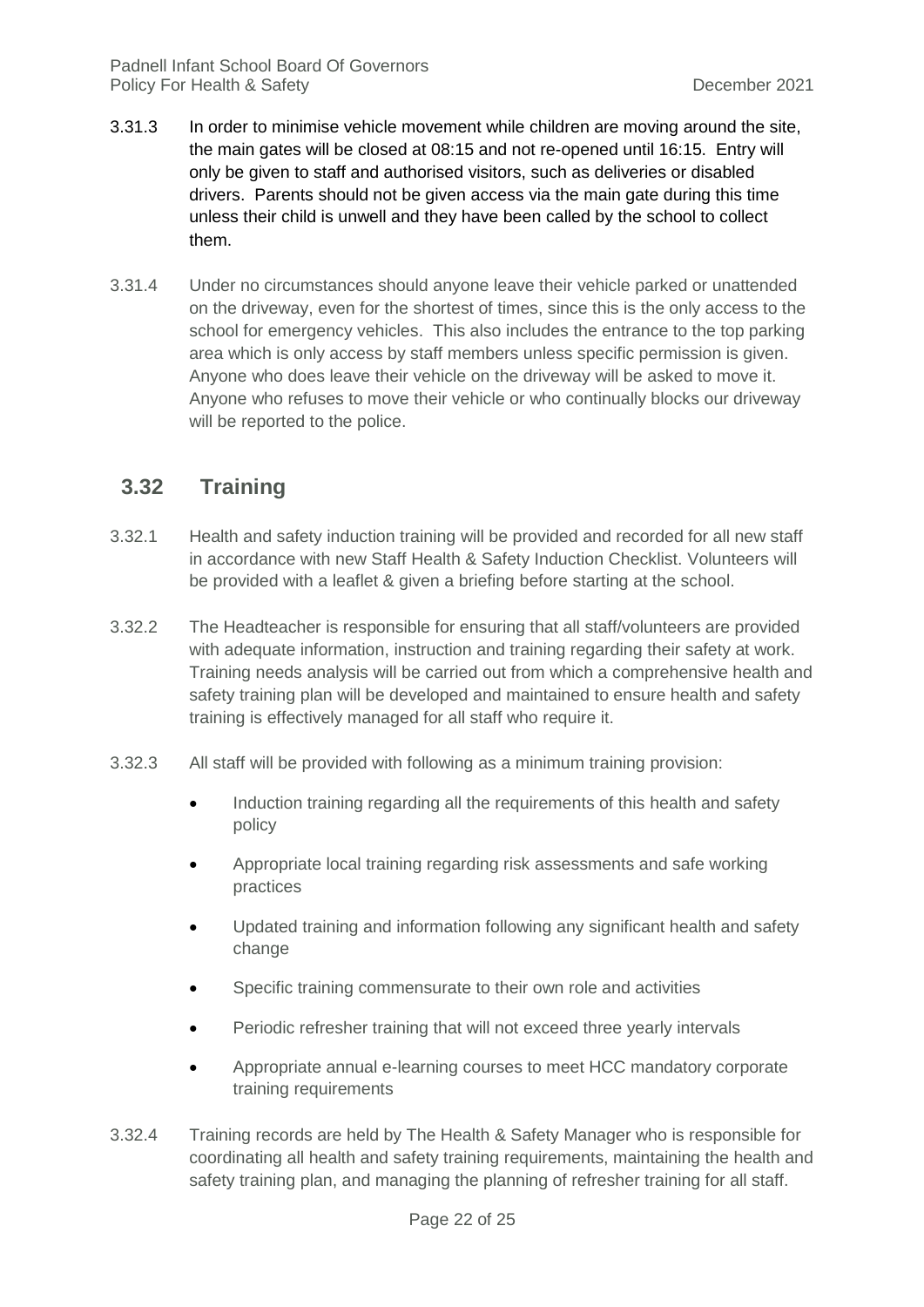#### <span id="page-22-0"></span>**3.33 Violent Incidents**

- 3.33.1 Violent, aggressive, threatening or intimidating behaviour towards staff, whether verbal, written, electronic or physical, will not be tolerated at Padnell Infant School.
- 3.33.2 Staff must report all such violent and aggressive incidents to ensure that there is an awareness of potential issues and/or injuries, and so as to enable incidents to be appropriately investigated so that reasonable actions may be taken to support those involved and reduce the risk of similar incidents occurring in the future.
- 3.33.3 Violent incident reporting is completely confidential. Violent and aggressive incidents are to be reported using CSRF-001 Violent Incident Report (VIR) Form & then entered onto the HCC Health & Safety incident reporting system.

#### <span id="page-22-1"></span>**3.34 Visitors**

- 3.34.1 All visitors must initially report to the main reception where they will be provided with the key health & safety and fire safety information leaflet which will enable them to act appropriately & safely in the event of an incident.
- 3.34.2 Visitors to the premises will be provided with Visitor or Parent Helper Badge and will be asked to read the Health & Safety Notice and sign in and out of the Visitors Book. Leaflets are also available at Reception and should be given to all Parent Helpers at Induction.

#### <span id="page-22-2"></span>**3.35 Work at Height**

- 3.35.1 Work at height is always to be undertaken in accordance with the Corporate policy on Working at Height. At Padnell Infant School general work at height will be undertaken in accordance with the on-site generic risk assessment for work at height which identifies general requirements and safe working practices. Specific or higher risk tasks will be carried out in accordance with a specific risk assessment for that task.
- 3.35.2 The competent person for work at height on the premises who has attended the Caretaker Support Service Ladder & Stepladder Safety half-day course is the Site Manager and he is authorised to:
	- Use steps, stepladders and leaning ladders in accordance with their training;
	- Provide stepladder and steps training to staff using the Children's Services Stepladder & Steps Safety user training presentation; Once a person has attended a training session they will authorised to use a step ladder only. No volunteer should be permitted to work at height.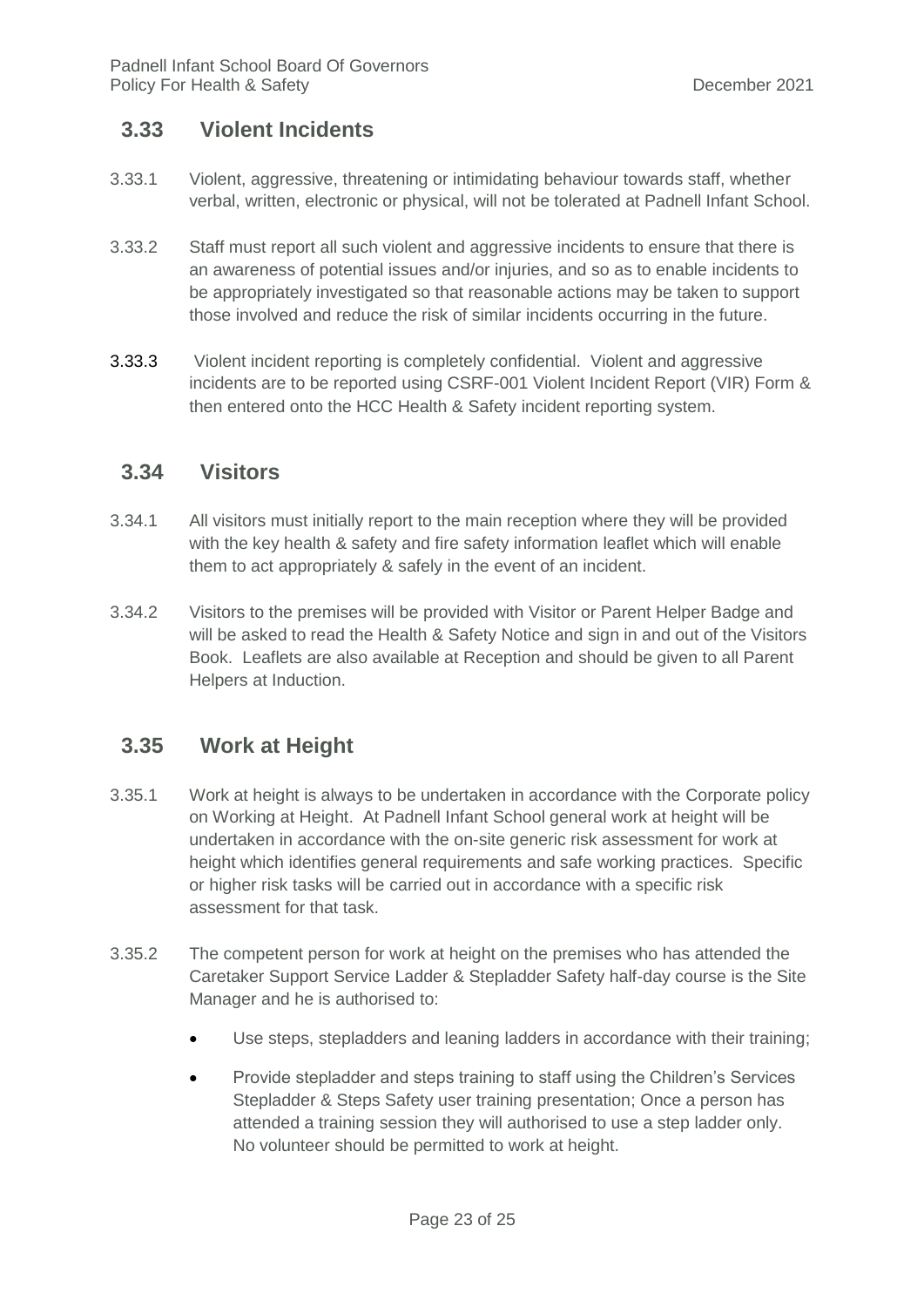- Carry out periodic inspections of all on-site ladders, stepladders and podium steps;
- Remove access equipment from use if defective or considered inappropriate for use.
- 3.35.3 The competent person for work at height and all other staff are not permitted to use any other access equipment for work at height without specific training. This includes the use of scaffolding, mobile towers and mobile elevated work platforms.
- 3.35.4 Work at height on the premises is only permitted to take place under the following conditions:
	- Any work to be carried out at height must be underpinned by a risk assessment;
	- Access equipment selected for work at height must be as per the risk assessment;
	- Any staff working at height must be appropriately trained to use the access equipment;
	- Staff are not to improvise or use alternative access methods of their own choice;
	- Use of any furniture, including tables and chairs, is **forbidden** for any work at height;
	- Staff may only use stepladders if they have received training from the ladder and stepladder competent person (using the CSHST Ladder presentation)
	- Staff may only use leaning ladders if they have personally attended the Caretaker Support Service Ladder & Stepladder Safety half-day course within every three years;
	- Any safety concerns about a working at height task must be raised prior to work starting;
	- Access equipment used on site such as ladders and stepladders must only be that provided and are never to be lent to, or borrowed from third parties or contractors;
	- Contractors working at height are to be appropriately supervised and must only use their own access equipment.